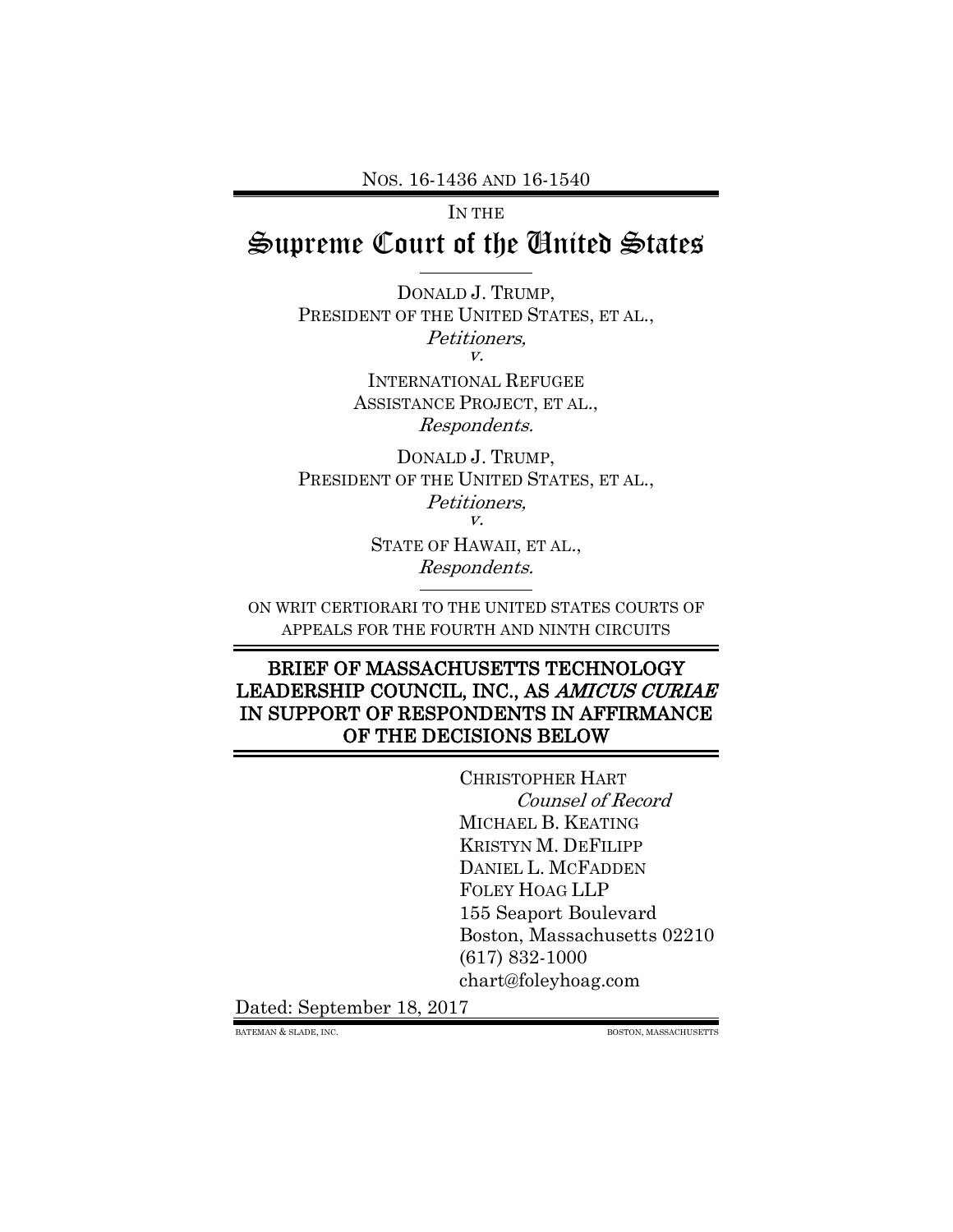# TABLE OF CONTENTS

| INTEREST OF AMICUS CURIAE1 |           |                                                                                                                                                                                |  |  |
|----------------------------|-----------|--------------------------------------------------------------------------------------------------------------------------------------------------------------------------------|--|--|
|                            |           | CORPORATE DISCLOSURE STATEMENT 1                                                                                                                                               |  |  |
|                            |           |                                                                                                                                                                                |  |  |
|                            |           |                                                                                                                                                                                |  |  |
| I.                         |           | THE NEW TRAVEL BAN IS<br>MERELY A CONTINUATION OF<br>THE PRESIDENT'S<br>UNCONSTITUTIONAL ANTI-<br>MUSLIM POLICIES. 3                                                           |  |  |
|                            | A.        | The President Banned                                                                                                                                                           |  |  |
|                            | <b>B.</b> | The Federal Courts Ordered<br>The President To Cease                                                                                                                           |  |  |
|                            | C.        | The Revised Travel Ban Is A<br>Continuation Of The Original<br>And Is Equally, If Not More,                                                                                    |  |  |
| II.                        |           | THE REVISED TRAVEL BAN IS<br>NOT ONLY ILLEGAL, BUT IT<br>WILL OPERATE AGAINST THE<br>PUBLIC INTEREST, INCLUDING<br><b>AGAINST THE INTERESTS OF</b><br>THE TECHNOLOGY SECTOR. 8 |  |  |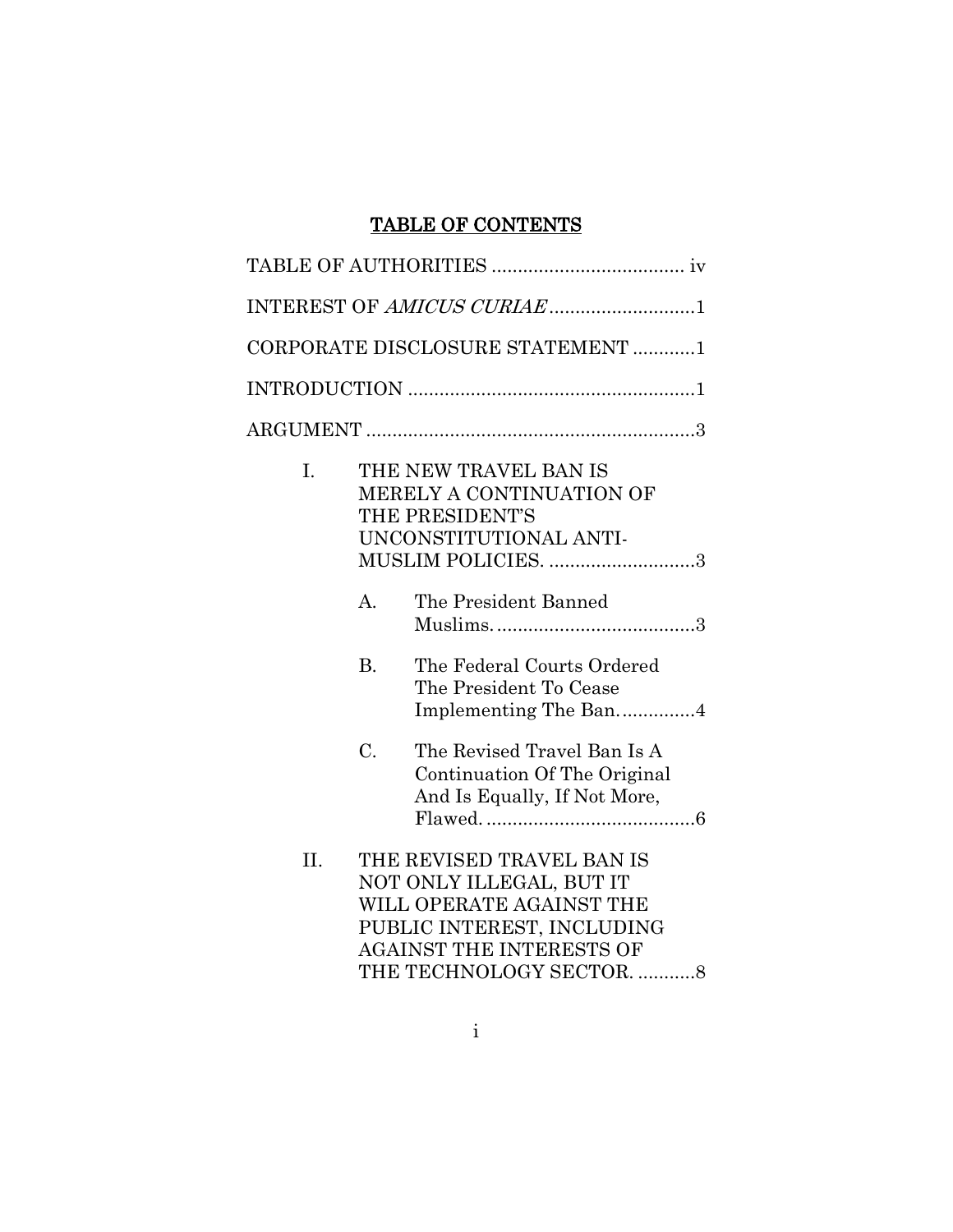| A. |    | The Domestic Technology<br><b>Industry Benefits From</b>                                                                                                               |
|----|----|------------------------------------------------------------------------------------------------------------------------------------------------------------------------|
|    | 1. | <b>Immigration Supports</b><br>The Innovation                                                                                                                          |
|    | 2. | Immigrants Are                                                                                                                                                         |
|    | 3. | Immigrants Are<br>Technology Leaders12                                                                                                                                 |
|    | 4. | Immigrants Are<br>Business Leaders. 13                                                                                                                                 |
|    | 5. | Immigrants<br>Contribute To The<br>Field Of Medicine14                                                                                                                 |
| Β. |    | Unless It Is Enjoined, The<br>Revised Travel Ban Will<br>Harm The Technology                                                                                           |
| C. |    | Unless It Is Enjoined, the<br>Revised Travel Ban Will<br>Undermine the Competitive<br>Strength of the Domestic<br>Technology Industry and Will<br>Chill the Culture of |
|    |    |                                                                                                                                                                        |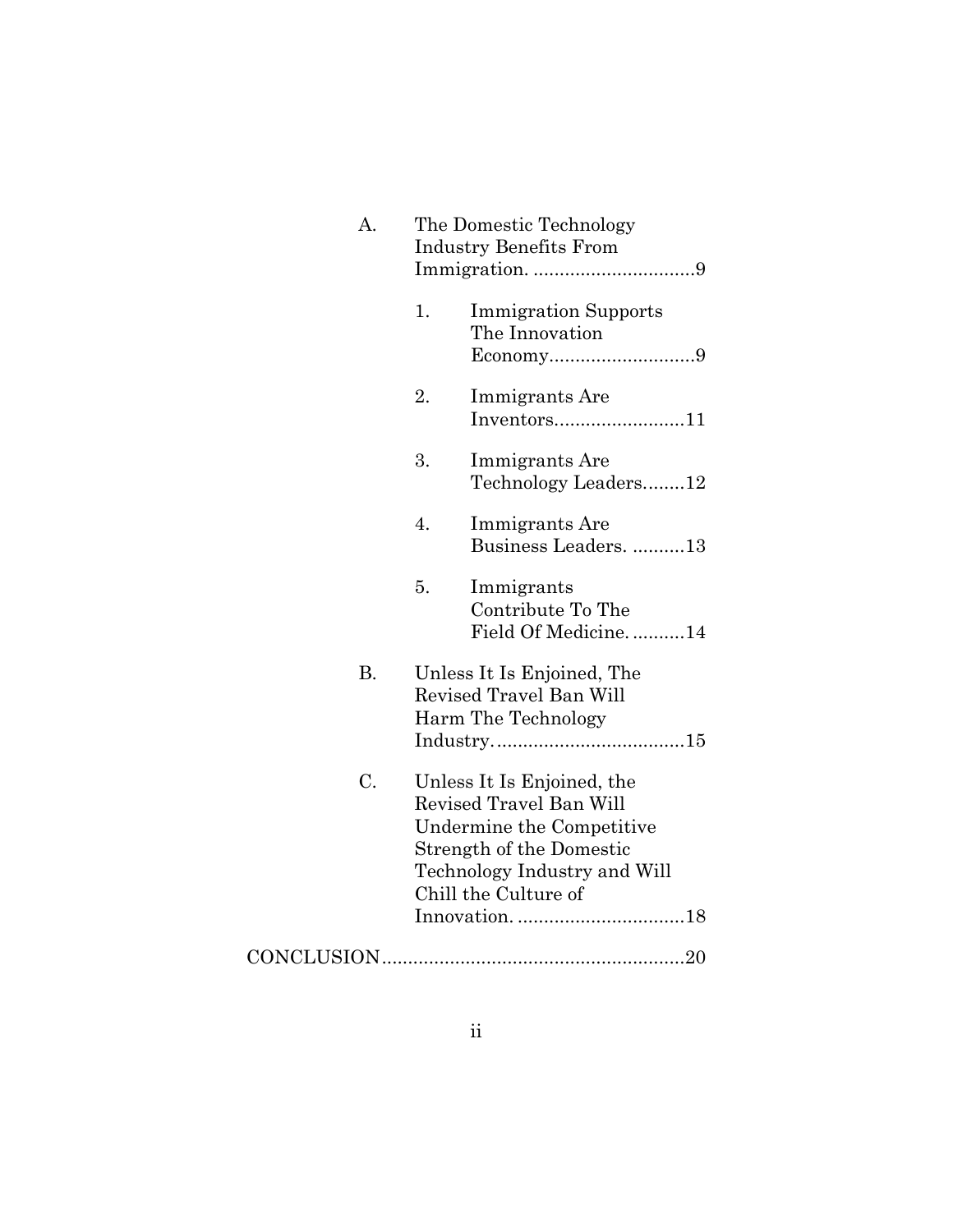# APPENDIX

<span id="page-3-0"></span>Mass Technology Leadership Council, The Economic Impact of Immigration on the U.S., June 2017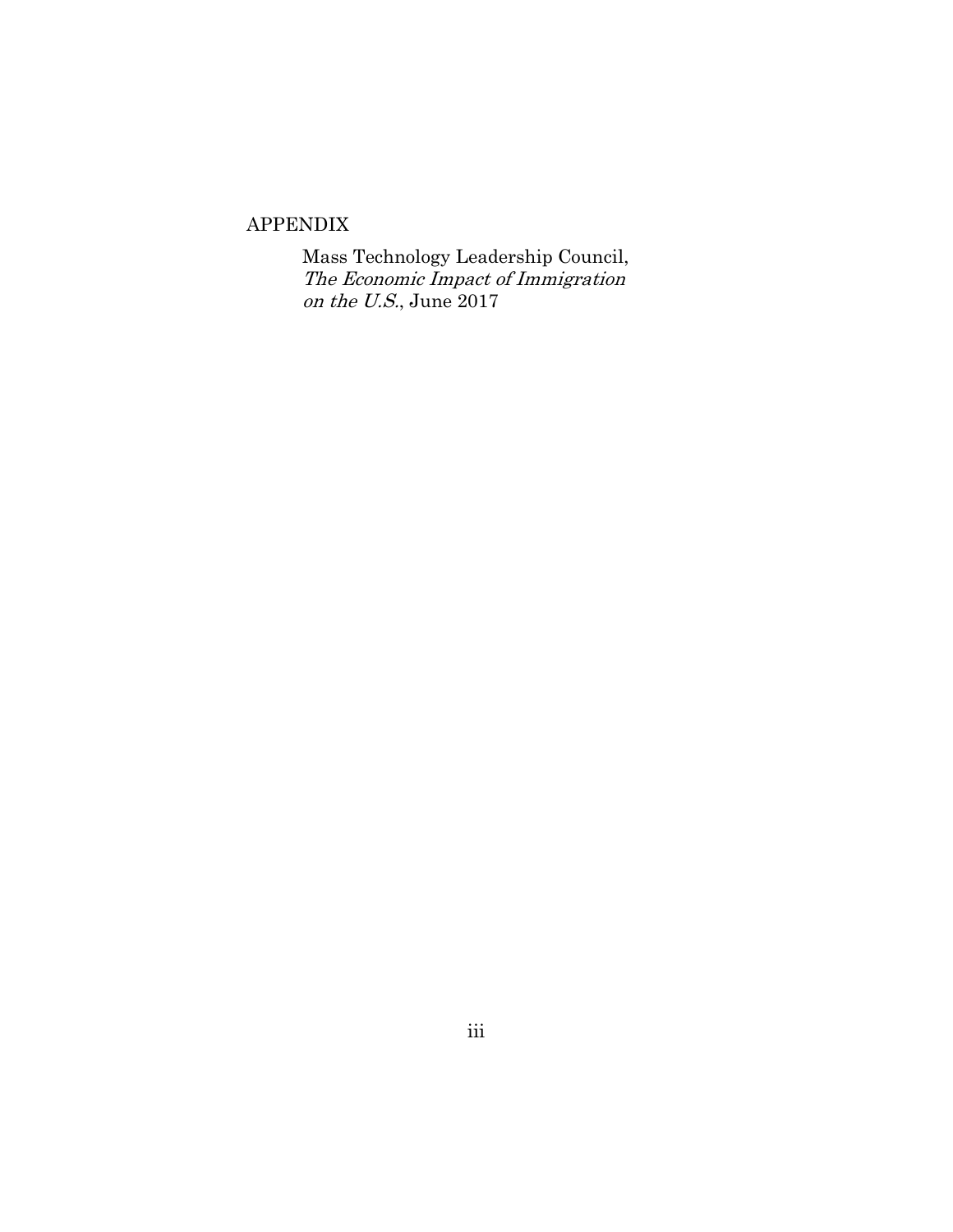# TABLE OF AUTHORITIES

# CASES:

| Aziz v. Trump,<br>No. 17-116, 2017 U.S. Dist. LEXIS                                                                                                                       |
|---------------------------------------------------------------------------------------------------------------------------------------------------------------------------|
| Epperson v. Arkansas,                                                                                                                                                     |
| United States v. Ballard,                                                                                                                                                 |
| Hawaii v. Trump,<br>No. 17-361, 2017 U.S. Dist. LEXIS                                                                                                                     |
| Trump v. International Refugee Assistance                                                                                                                                 |
| Washington v. Trump,<br>No. 17-141, 2017 U.S. Dist. LEXIS<br>16012 (W.D. Wash. Feb. 3, 2017),<br>stay denied by No. 17-35105, 2017<br>U.S. App. LEXIS 2369 (9th Cir. Feb. |

# STATUTES:

<span id="page-4-0"></span>

# ORDERS: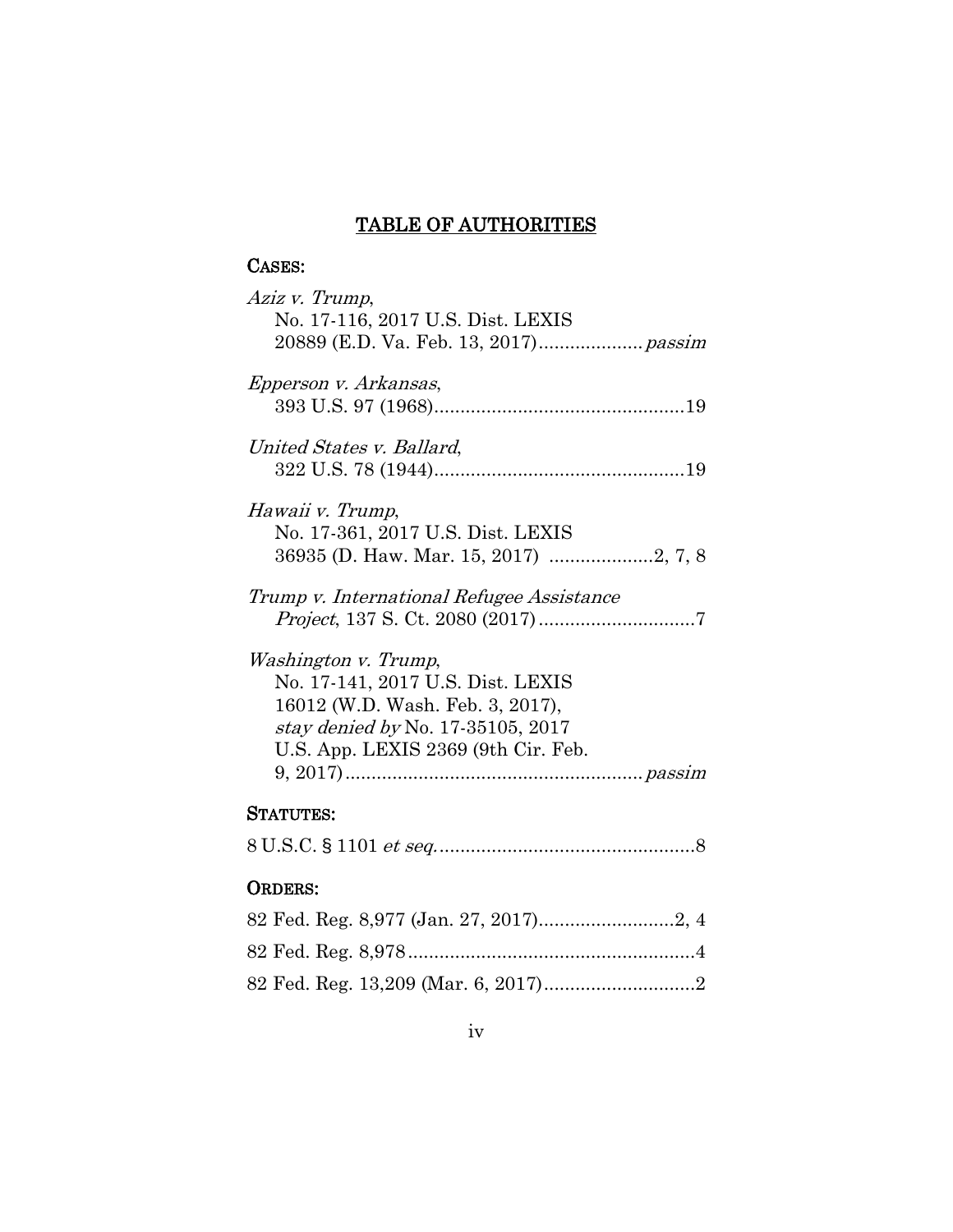# OTHER AUTHORITIES:

| Adam Vaccaro, <i>Boston Business</i>   |
|----------------------------------------|
| Leaders Oppose Trump Immigration       |
| Order, The Boston Globe (Jan. 29,      |
| 2017), available at                    |
| https://www.bostonglobe.com/busine     |
| ss/2017/01/29/chief-says-company-      |
| will-stand-with-employees-from-        |
| banned-countries/5v00oFyvZZp           |
|                                        |
| January 27, 2016 Letter of Edward J.   |
| Ramotowski, Deputy Ass't of State,     |
| Bureau of Consular Affairs,            |
|                                        |
|                                        |
| September 15, 2017 Tweet from Donald   |
| J. Trump, <i>available at</i>          |
| https://twitter.com/realDonaldTrum     |
|                                        |
| Trump Advisor Says New Travel Ban      |
| Will Have 'Same Basic Policy'          |
| <i>Outcome</i> , FoxNews.com, Feb. 21, |
| 2017, available at                     |
| http://www.foxnews.com/politics/201    |
| 7/02/21/trump-adviser-says-new-        |
| travel-ban-will-have-same-basic-       |
|                                        |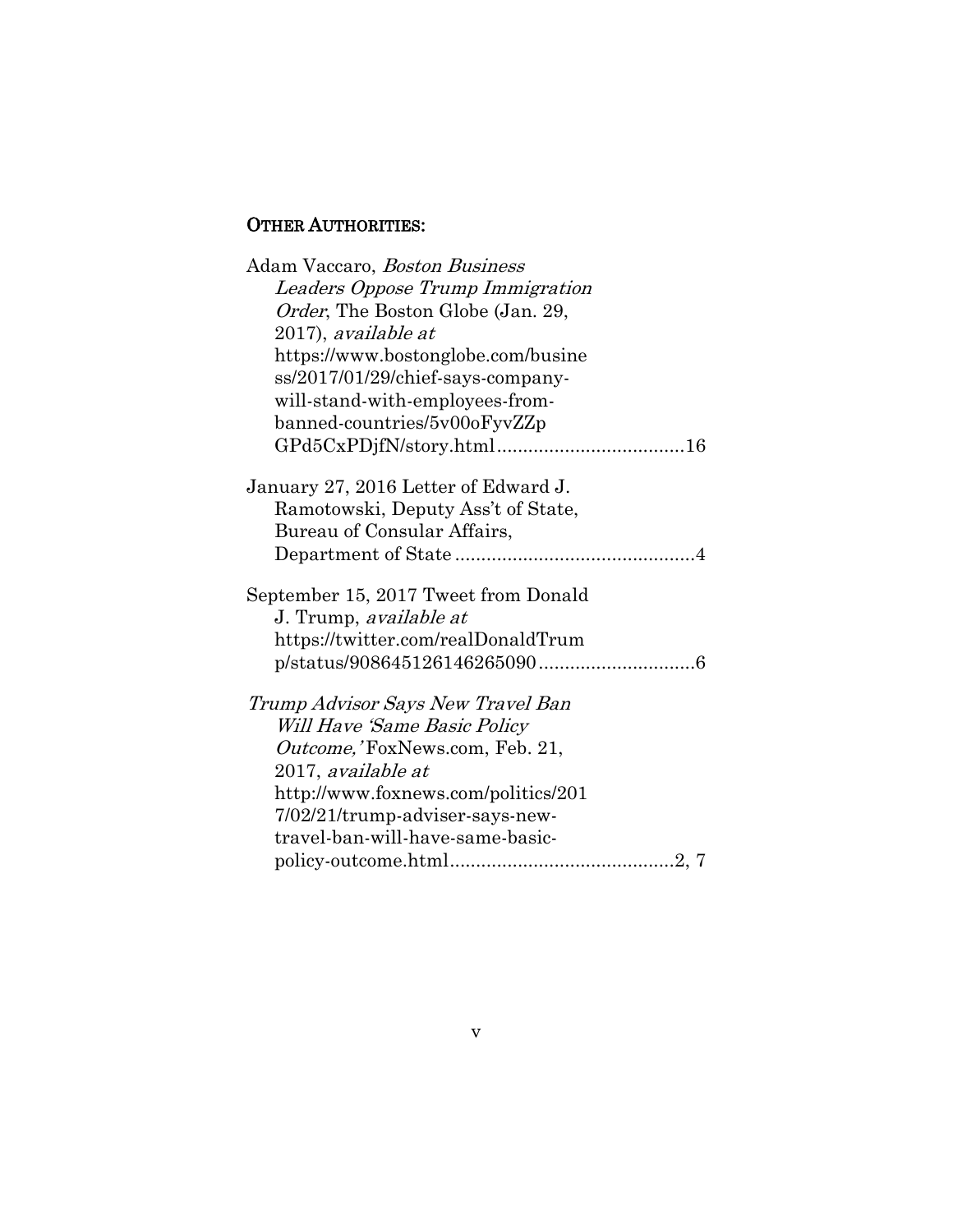Zeninjor Enwemeka, Local Tech Companies Say Trump's Immigration Order Is Bad For Business, WBUR (Feb. 7, 2017), available at http://www.wbur.org/bostonomix/201 7/ 02/07/boston-business-travel-ban....................17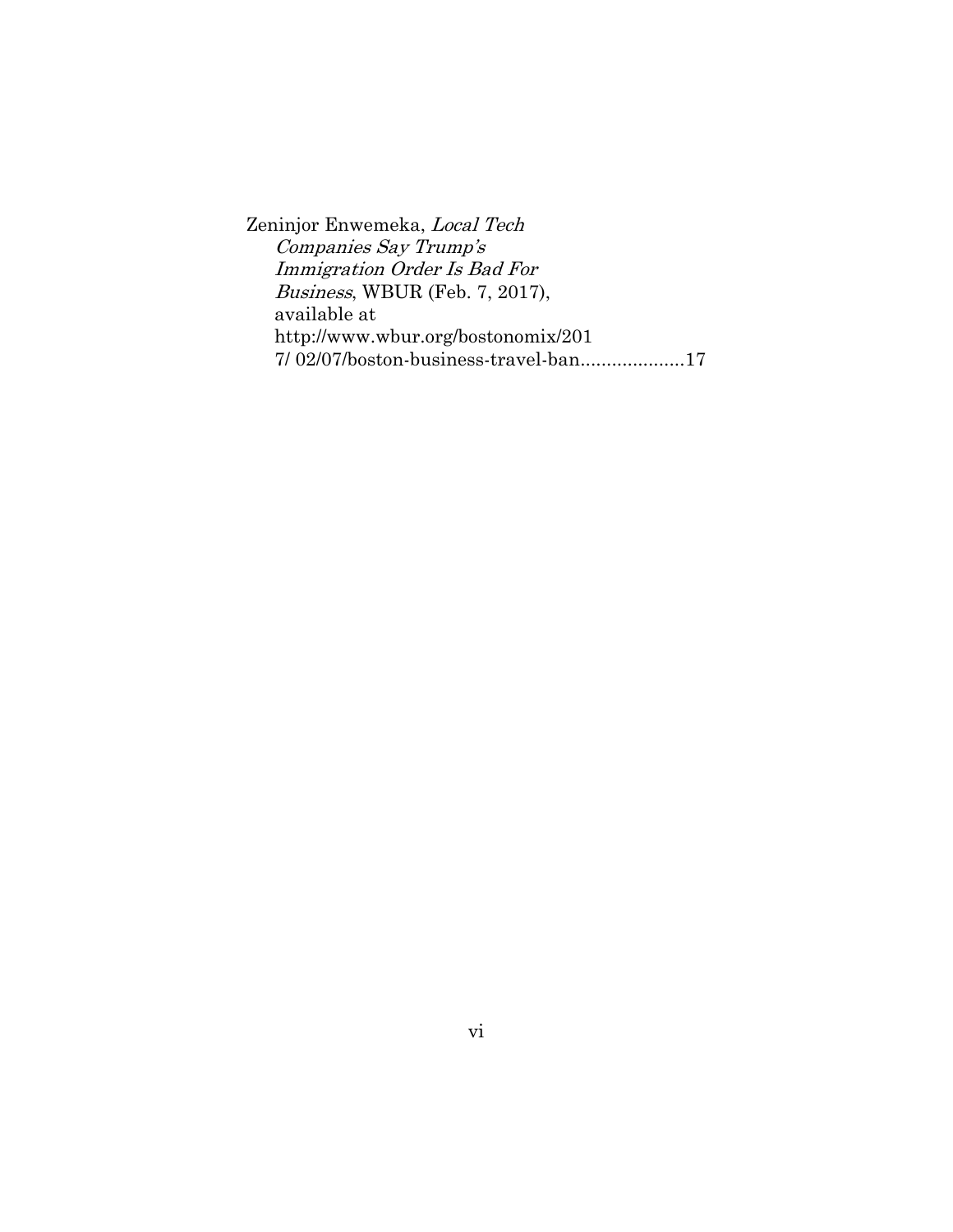#### INTEREST OF *AMICUS CURIAE*1

<span id="page-7-0"></span>Amicus Curiae is the Massachusetts Technology Leadership Council, Inc. ("MassTLC"), a not-for-profit association of companies that collectively employ more than 170,000 people in the Massachusetts technology industry. MassTLC represents a vibrant and growing community of innovators in fields including software, computers, robotics, and security products. MassTLC therefore closely follows issues — including immigration policy — that may affect the ability of its members to build value, attract talent, and compete in the diverse global marketplace.

#### CORPORATE DISCLOSURE STATEMENT

Massachusetts Technology Leadership Council, Inc. is a not-for-profit organization based in Burlington, Massachusetts. It has no parent company, and no publicly traded organization owns 10% or more of its stock.

#### INTRODUCTION

<span id="page-7-2"></span><span id="page-7-1"></span>MassTLC writes in support of the Respondents in opposing the Trump Administration's ("Administration") effort to overturn nationwide injunctions restraining the

<sup>1</sup> Pursuant to Supreme Court Rule 37.6, counsel for amicus states that no counsel for a party authored this brief in whole or in part, and that no person other than amicus, its members, or its counsel made a monetary contribution to the preparation or submission of this brief. Petitioner's Letter of Consent to the filing of all amicus briefs in this matter was lodged with the Clerk of Court pursuant to Rule 37.3(a) on July 17, 2017. Counsel for Respondents provided written consent to the filing of this brief pursuant to Rule 37.3(a) on September 6, 2017.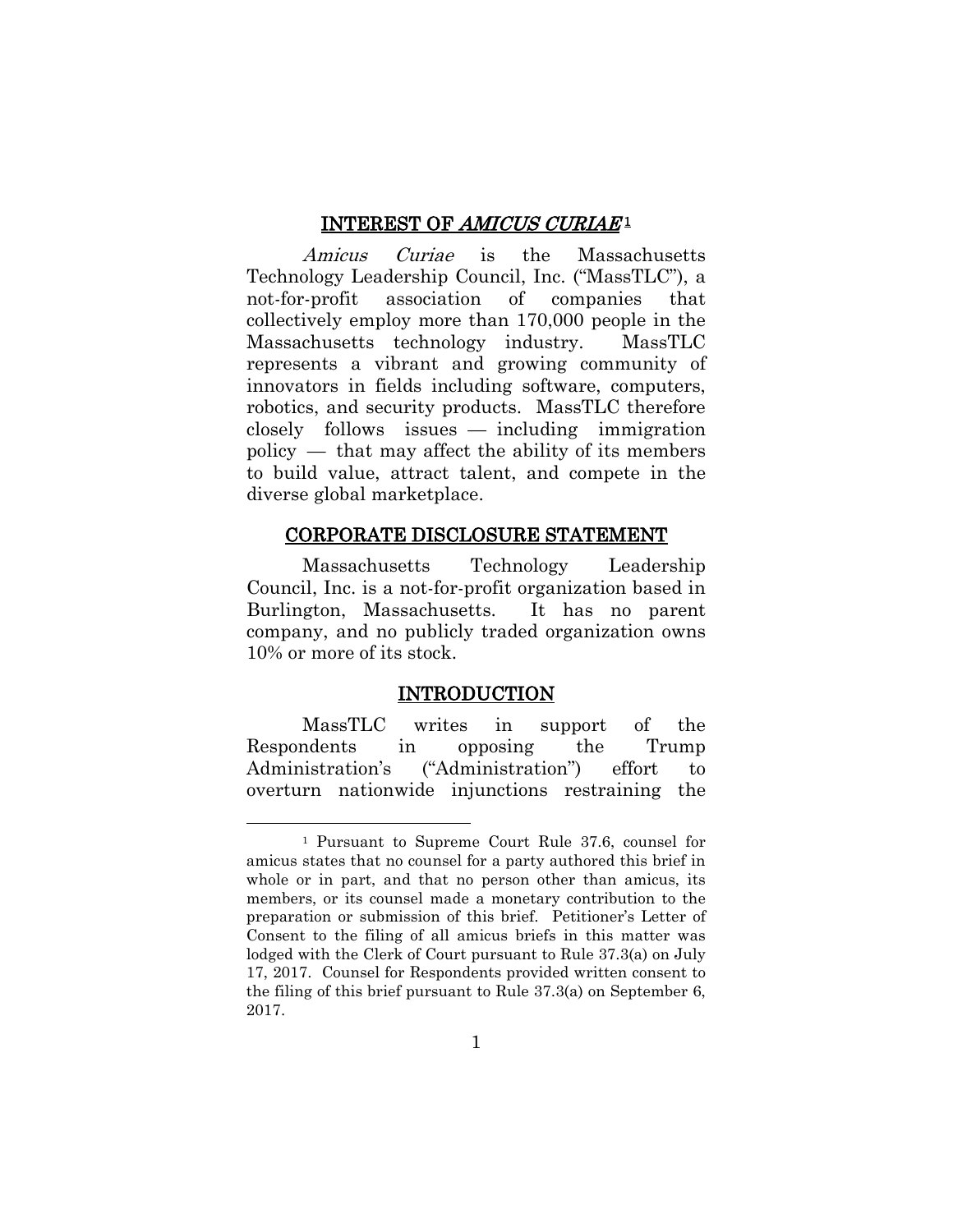execution of President Donald Trump's Executive Order dated March 6, 2017, entitled "Protecting the Nation from Foreign Terrorist Entry into the United States" (the "Revised Travel Ban").<sup>[2](#page-7-2)</sup> As the Court is aware, the Revised Travel Ban was issued to voluntarily narrow an identically titled Executive Order issued January 27, 2017 (the "Original Travel Ban").[3](#page-8-0)

The Revised Travel Ban is arbitrary, illegal, and does not serve the public interest. This is fundamentally the same discriminatory "Muslim Ban" that has been repeatedly enjoined over the last seven months.[4](#page-8-1) Cosmetic changes — such as the post hoc addition of purported security justifications — do not alter the fact that this policy still proceeds from the same irrational and unconstitutional religious animus. Indeed, the President's own Senior Policy Advisor admits that it is intended to achieve the "same basic policy outcome" as its patently illegal predecessor.[5](#page-8-2)

MassTLC writes principally to further support the Respondents' arguments that the Revised Travel Ban does not serve the public interest. Rather, the

 $\overline{a}$ 

<span id="page-8-3"></span><span id="page-8-2"></span><sup>5</sup> See Trump Advisor Says New Travel Ban Will Have 'Same Basic Policy Outcome,' FoxNews.com, Feb. 21, 2017, available at http://www.foxnews.com/politics/2017/02/21/trumpadviser-says-new-travel-ban-will-have-same-basic-policyoutcome.html.

<sup>2</sup> 82 Fed. Reg. 13,209 (Mar. 6, 2017).

<sup>3</sup> 82 Fed. Reg. 8,977 (Jan. 27, 2017).

<span id="page-8-1"></span><span id="page-8-0"></span><sup>4</sup> See, e.g., Washington v. Trump, No. 17-35105, 2017 U.S. App. LEXIS 2369, at \*3-7 (9th Cir. Feb. 9, 2017); Aziz v. Trump, No. 17-116, 2017 U.S. Dist. LEXIS 20889, at \*9-13, 27 (E.D. Va. Feb. 13, 2017); Hawai'i v. Trump, No. 17-361, 2017 U.S. Dist. LEXIS 36935, at \*33-45 (D. Haw. Mar. 15, 2017).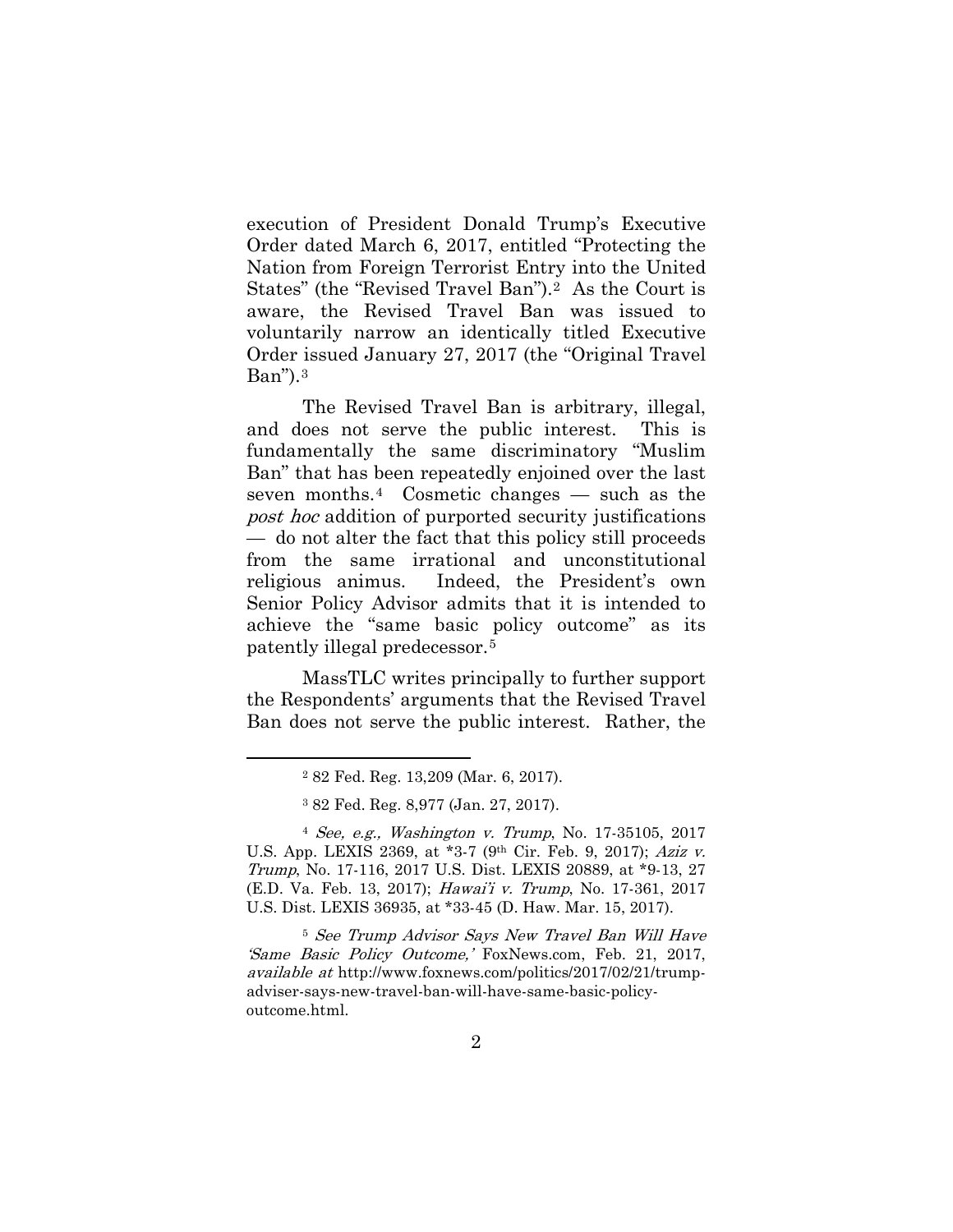public interest demands an immigration system that does not discriminate against any religion, and that is fair, orderly, and predictable. In particular, technology companies in Massachusetts require such a system in order to recruit innovators from around the world to build businesses here at home, and to sell their products back out into the global marketplace. President Trump's attempt to ban the entry of entire nationalities — even when the person seeking entry clearly poses no risk — is antithetical to the public interest and undermines America's innovation economy and its fundamental values.

#### ARGUMENT

## <span id="page-9-1"></span><span id="page-9-0"></span>I. THE NEW TRAVEL BAN IS MERELY A CONTINUATION OF THE PRESIDENT'S UNCONSTITUTIONAL ANTI-MUSLIM POLICIES.

#### A. The President Banned Muslims.

<span id="page-9-2"></span>During his recent election campaign, President Trump repeatedly promised to ban Muslims from entering the United States.<sup>6</sup> As one court has explained, "[t]he 'Muslim ban' was a centerpiece of the president's campaign for months, and the press release calling for it was still available on his website as of [Feb. 13, 2017]."[7](#page-9-3)

<span id="page-9-4"></span><span id="page-9-3"></span>Within days of taking office, President Trump issued the Original Travel Ban. Section 3(c) of that order immediately prohibited all people from seven predominantly Muslim countries from entering the United States, even including returning permanent

<sup>6</sup> See Aziz, 2017 U.S. Dist. LEXIS 20889, at \*9-13.

<sup>7</sup> See id.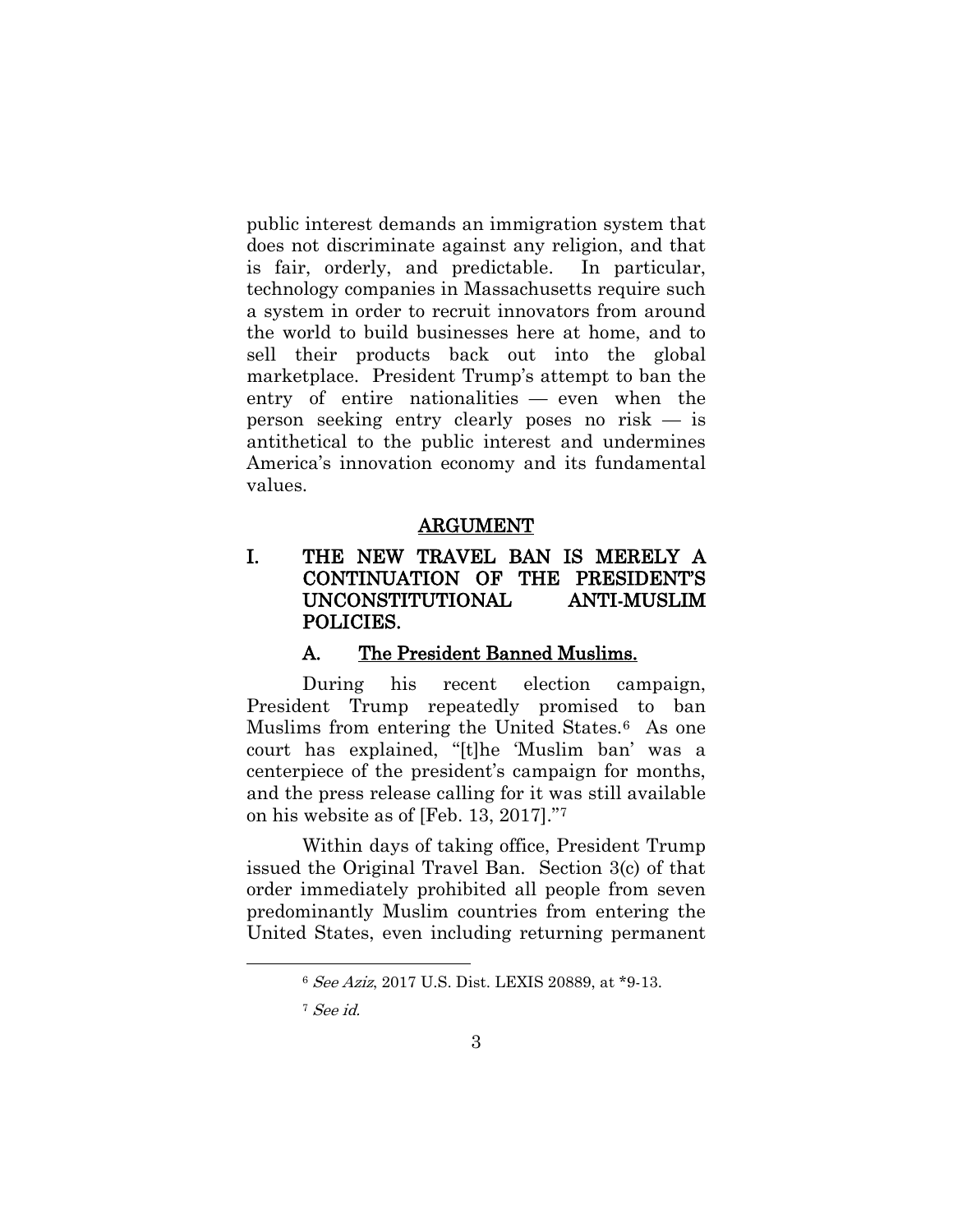residents and visa-holders residing in the United States.[8](#page-9-4) The President ordered that this exclusion continue for 90 days, during which time federal agencies would purportedly review their immigration security procedures.[9](#page-10-1) To implement this order, the Department of State "provisionally revoke[d] all valid nonimmigrant and immigrant visas of nationals" of those seven countries without any due process or advance notice.[10](#page-10-2) 

Notably, the Original Travel Ban contained provisions to add additional countries to the "banned" list, and also to extend the ban indefinitely beyond the initial 90-day period.<sup>11</sup> Thus, with the stroke of a pen, President Trump suddenly excluded a vast number of Muslims from the United States, stripped legal status from many already residing here, and created well-founded fear that more nationalities would find themselves banned without warning.

## <span id="page-10-0"></span>B. The Federal Courts Ordered The President To Cease Implementing The Ban.

The Original Travel Ban was rapidly enjoined by numerous federal courts. Most broadly, Judge

<sup>8</sup> See Washington, 2017 U.S. App. LEXIS 2369, at \*3-7. Notably, the order included a safety valve to permit "religious minorities."

<sup>9</sup> 82 Fed. Reg. 8977, 8977-78.

<span id="page-10-4"></span><span id="page-10-3"></span><span id="page-10-2"></span><span id="page-10-1"></span><sup>10</sup> See January 27, 2016 Letter of Edward J. Ramotowski, Deputy Ass't of State, Bureau of Consular Affairs, Department of State. This letter made a small number of exceptions for military and diplomatic visas, or case-by-case determinations "in the national interest."

<sup>11</sup> 82 Fed. Reg. 8977, 8978.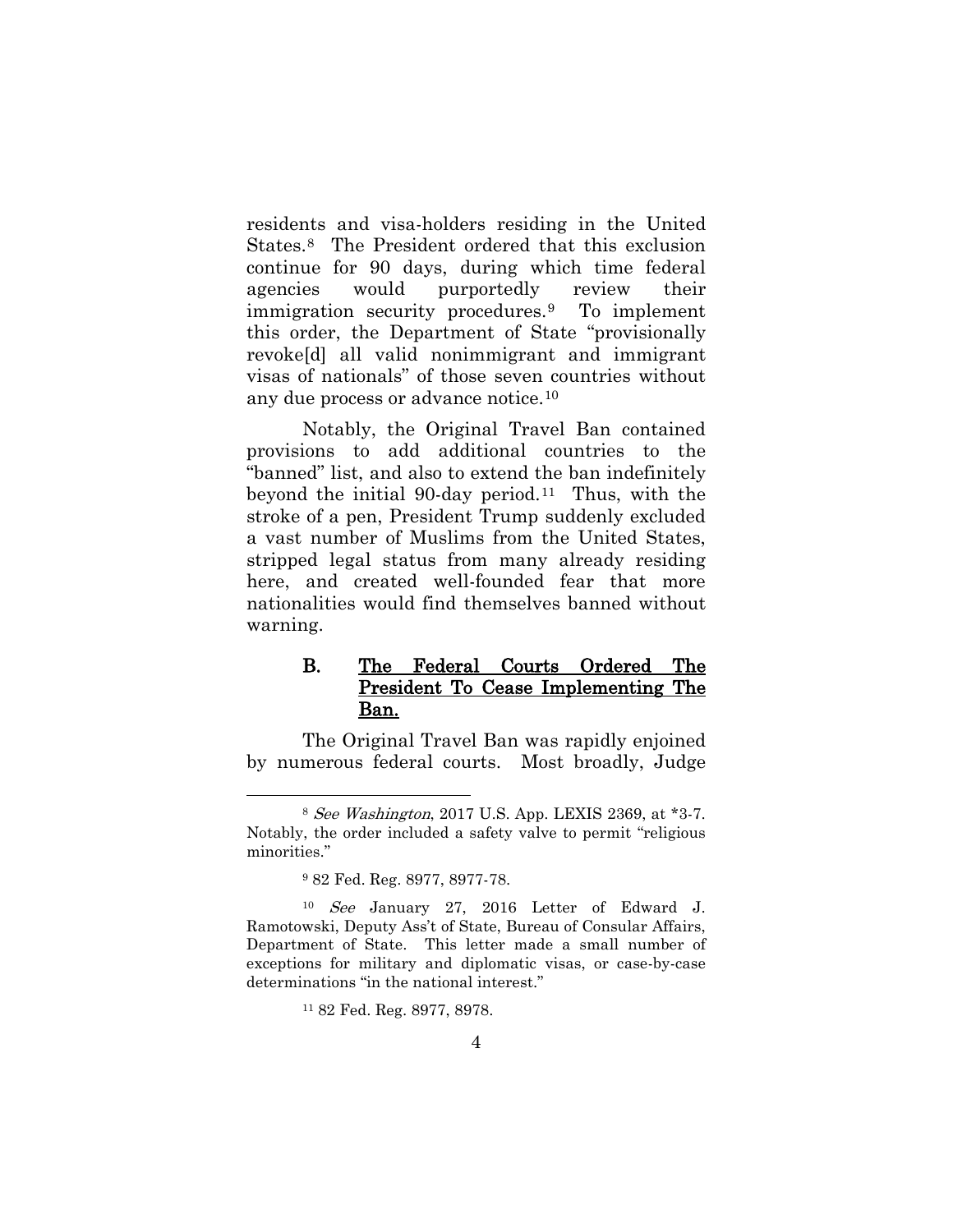James Robart of the U.S. District Court for the Western District of Washington issued an order that the federal government was "ENJOINED and RESTRAINED from . . . [e]nforcing Section 3(c)" of the Original Travel Ban on a nationwide basis based on the finding that the Original Travel Ban caused "significant and ongoing harm" to plaintiff States (Washington and Minnesota) and their residents.[12](#page-10-4)  The federal government appealed this order, but ultimately dismissed the appeal after the 9th Circuit construed the order as a preliminary injunction and refused to stay its operation.[13](#page-11-1)

Notably, at least one court enjoined the Original Travel Ban based on the strong likelihood that it would be proved to be an exercise in religious discrimination. Judge Brinkema of the U.S. District Court for the Eastern District of Virginia concluded, based in large part on the President's own statements, that the Commonwealth of Virginia had established such a strong likelihood of success on its Establishment Clause claim that the Original Travel Ban should be enjoined on that basis alone.<sup>14</sup>

<span id="page-11-3"></span><span id="page-11-0"></span><sup>12</sup> Washington, No. 17-141, 2017 U.S. Dist. LEXIS 16012, at \*7-8 (W.D. Wash. Feb. 3, 2017).

<span id="page-11-2"></span><span id="page-11-1"></span><sup>13</sup> See Washington, 2017 U.S. App. LEXIS 2369, at \*34 (stay of preliminary injunction denied); Order, Washington, No. 17-35105 (9th Cir. Mar. 8, 2017) (granting federal government's motion to voluntarily dismiss appeal of preliminary injunction, including payment of State of Washington's costs).

<sup>14</sup> Aziz, 2017 U.S. Dist. LEXIS 20889, at \*28 n.11.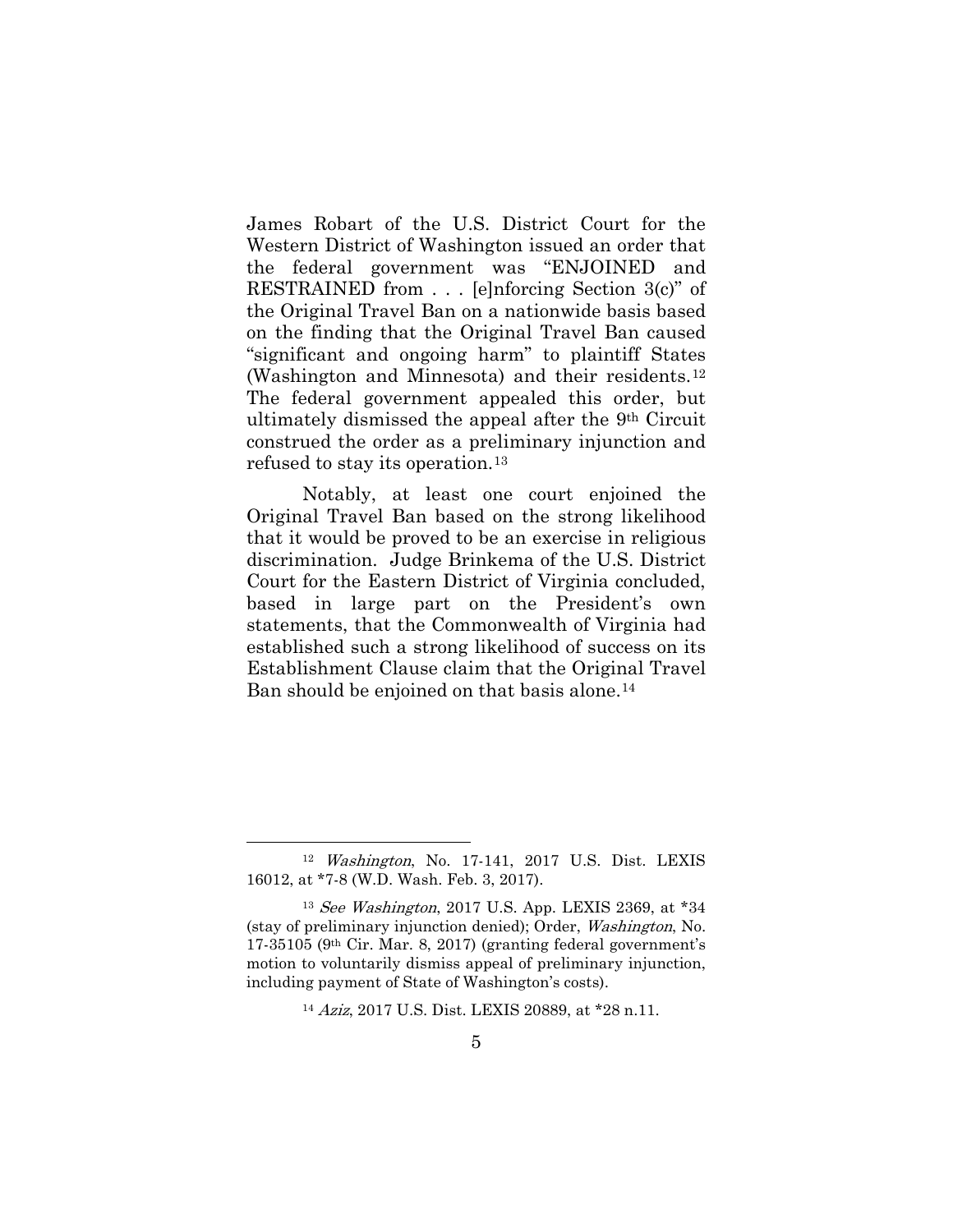## C. The Revised Travel Ban Is A Continuation Of The Original And Is Equally, If Not More, Flawed.

On March 6, 2017, President Trump signed the Revised Travel Ban, which purports to revoke and replace his earlier order. Unchanged, however, is the ban's basic function: to prohibit people from predominantly Muslim countries from entering the United States based solely on their national origin.[15](#page-11-3) 

The Revised Travel Ban will last through at least late September,<sup>[16](#page-12-0)</sup> again purportedly to permit a review of immigration security procedures, again subject to indefinite extension, and again subject to the addition of new "banned" countries. Such extension is highly probable, given that the President tweeted on September 15, 2017, that the "travel ban into the United States" should be "far larger" and "tougher.["17](#page-12-1)

To be sure, while the Revised Travel Ban is somewhat narrower than its predecessor, it

<sup>15</sup> This is prohibited discrimination even if the ban does not restrict travel from every predominantly Muslim country. See id. at \*26-27 ("The major premise of that argument—that one can only demonstrate animus toward a group of people by targeting all of them at once — is flawed.").

<span id="page-12-2"></span><span id="page-12-0"></span><sup>16</sup> In fact, as the Government admits in its brief, the Administration unilaterally extended for itself the time at which the clock would begin to run on implementation of Section 2(c) of the Revised Travel Ban. During the pendency of this litigation, on June 14, 2017, the President issued a memorandum providing that the effective date would be keyed to the lifting or staying of the injunction at issue here. Br. at 37.

<span id="page-12-1"></span><sup>&</sup>lt;sup>17</sup> See September 15, 2017 Tweet from Donald J. Trump, available at https://twitter.com/realDonaldTrump/ status/908645126146265090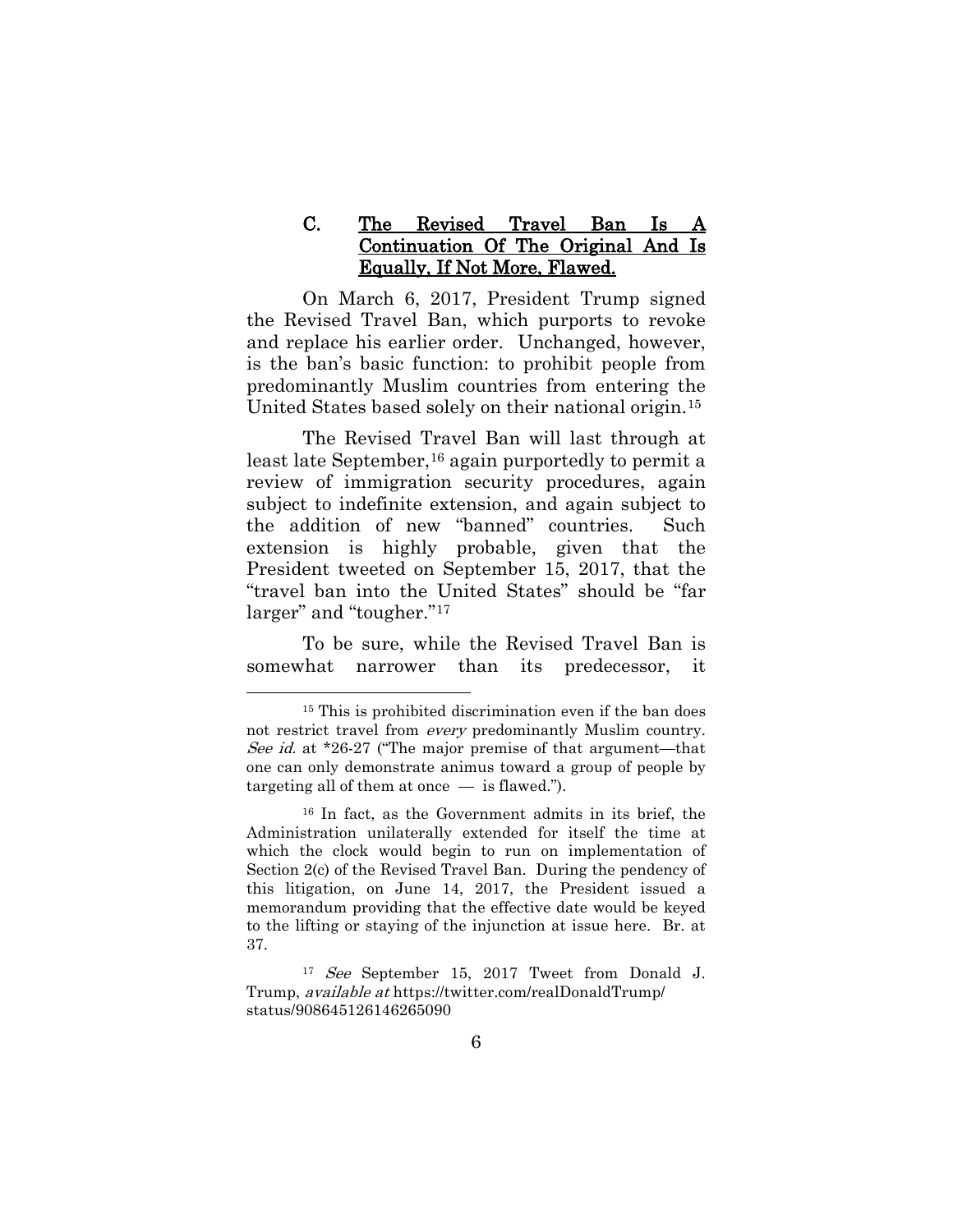nevertheless still achieves (in the words of President Trump's own senior advisor) the "same basic policy outcome."[18](#page-12-2) For example, although the revised order exempts permanent residents and aliens already issued visas, the residents of six Muslim-majority countries still cannot obtain new visas. Inevitably, travel from those countries will be incrementally extinguished as existing visas expire.

Further, although the Revised Travel Ban now contains purported security justifications for restricting travel from the six remaining countries, it is telling that these justifications were not proffered until after the Original Travel Ban had been enjoined.[19](#page-13-0) Asserted now — in the teeth of numerous adverse rulings — these post hoc rationalizations are entitled to little weight.[20](#page-13-1)

The Revised Travel Ban was also enjoined. On appeal, the Court largely declined to stay the injunction, opting only to modify it slightly to permit the Government to deny visas to a small subset of potential immigrants from the banned countries that have no business or personal relationship with the U.S.[21](#page-13-2) The Administration's interpretation of the Court's order – excluding non-nuclear family members from the injunction – prompted the

<sup>18</sup> See Trump Advisor Says New Travel Ban Will Have 'Same Basic Policy Outcome,' n.4, supra.

<span id="page-13-0"></span><sup>19</sup> Washington, 2017 U.S. App. LEXIS 2369, at \*32 & n.8.

<span id="page-13-3"></span><span id="page-13-1"></span><sup>20</sup> Aziz, 2017 U.S. Dist. LEXIS 20889, at \*24 n.10 (citing Peacock v. Duval, 694 F.2d 644, 646 (9th Cir. 1982)); Hawai'i, 2017 U.S. Dist. LEXIS 36935 at \*39-40, n. 15 (citing Aziz).

<span id="page-13-2"></span><sup>21</sup> Trump v. International Refugee Assistance Project, 137 S. Ct. 2080, 2088-2089 (2017).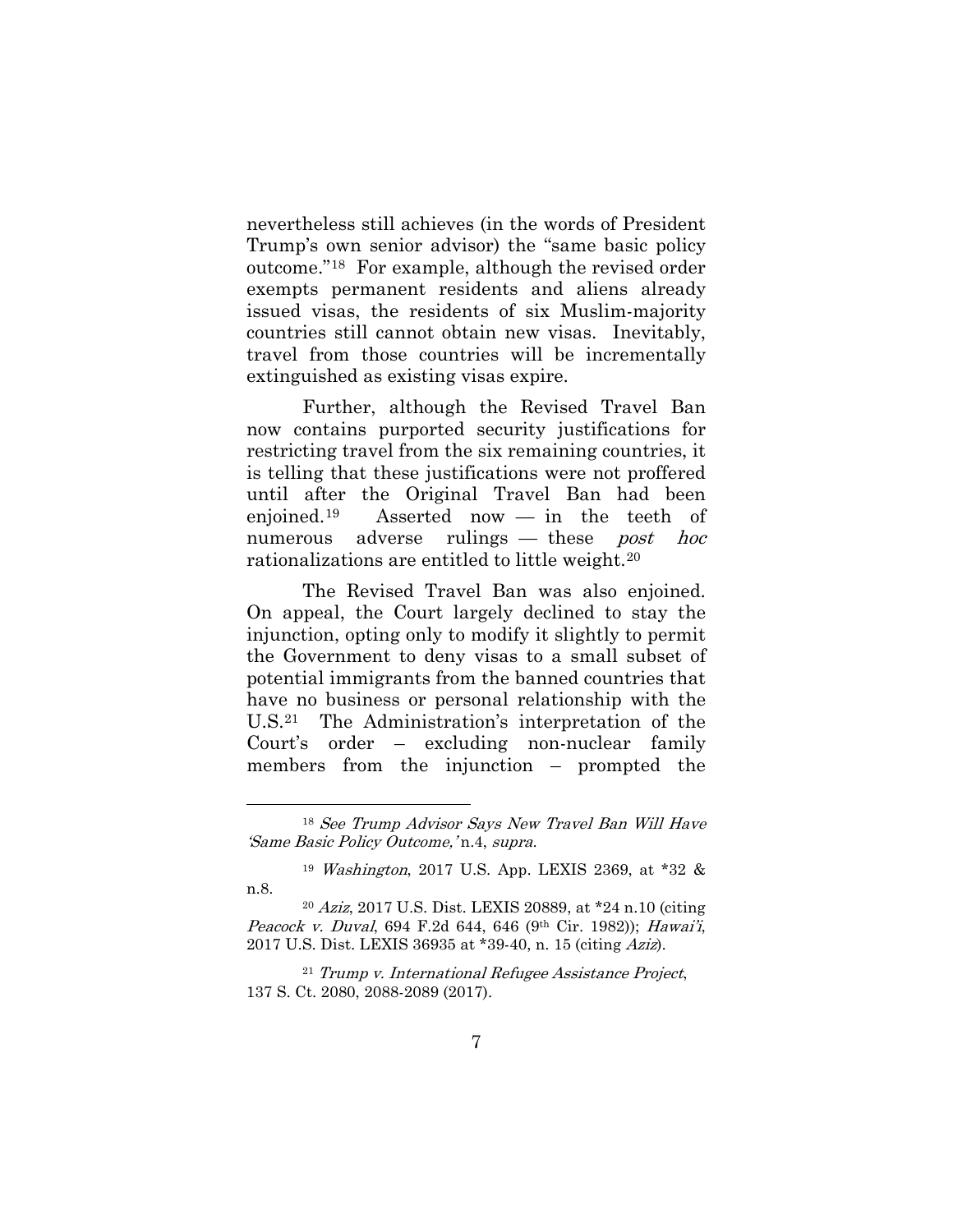Hawai'i District Court to step in to yet again prevent executive overreach.<sup>22</sup> The Ninth Circuit affirmed.<sup>[23](#page-14-1)</sup>

The Revised Travel Ban has the purpose and effect of banning Muslims from the United States, as is evident from the overwhelming record of the President's statements targeting Muslims. The Revised Travel Ban also violates the Immigration and Nationality Act.[24](#page-14-2) For all of these reasons, as well as for those set forth in Respondents' Brief, the Revised Travel Ban is illegal.

## <span id="page-14-0"></span>II. THE REVISED TRAVEL BAN IS NOT ONLY ILLEGAL, BUT IT WILL OPERATE AGAINST THE PUBLIC INTEREST, INCLUDING AGAINST THE INTERESTS OF THE TECHNOLOGY SECTOR.

Although the Revised Travel Ban is contrary to the public interest in many ways, MassTLC writes to explain one particular facet of that harm: the ban's profoundly disruptive effect on the technology sector, including in Massachusetts.

<span id="page-14-3"></span><sup>22</sup> Hawai'i, 2017 U.S. Dist. LEXIS 109034 (D. Haw. July 13, 2017).

<span id="page-14-2"></span><span id="page-14-1"></span><sup>23</sup> Hawai'i, 2017 U.S. App. LEXIS 17340, at \*39 (9th Cir. Sep. 7, 2017).

<sup>24</sup> 8 U.S.C. §§ 1101 et seq.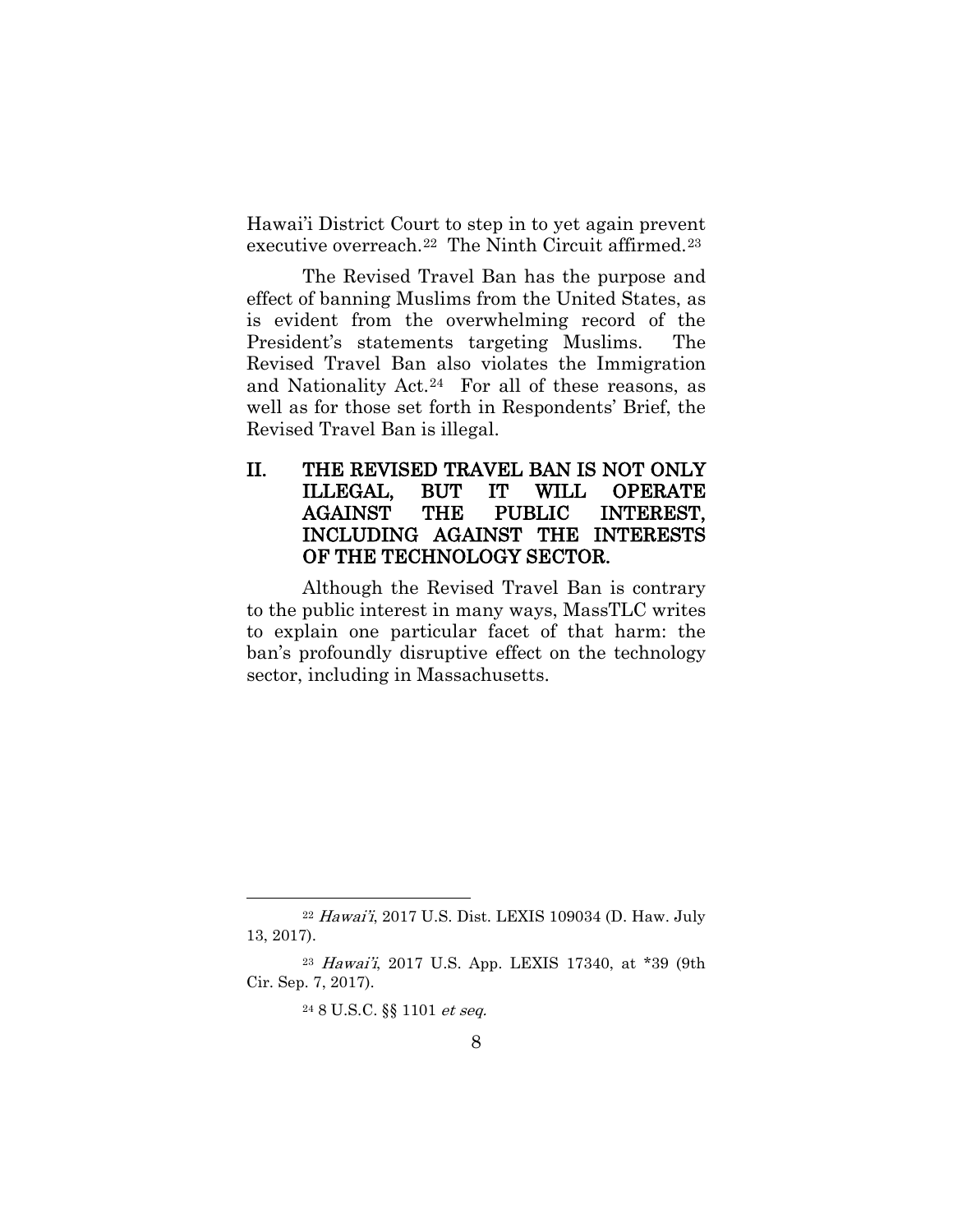#### <span id="page-15-0"></span>A. The Domestic Technology Industry Benefits From Immigration.

#### 1. Immigration Supports The Innovation Economy.

<span id="page-15-1"></span>The technology industry is a critical driver of the Massachusetts economy. Nearly 400,000 people in Massachusetts work in jobs that are either in the technology sector, or are in technology-related occupations in other sectors — roughly 13% of the state's total workforce.[25](#page-14-3) This industry is a global enterprise, fueled in large part by immigration and international travel. According to one recent study, as of January 1, 2016, "[i]mmigrants have started more than half (44 of 87) of America's startup companies valued at \$1 billion dollars or more and are key members of management or product development teams in over 70 percent (62 of 87) of these companies."[26](#page-15-2) More than half of Silicon Valley's corporate founders are immigrants.[27](#page-15-3)

The integral role that immigrants play in the technology industry does not arise because "immigrants steal jobs" (as some have argued), but rather because the technology industry is growing too rapidly to be staffed through domestic labor alone. By 2020, for example, projections indicate that 1.4 million computer specialist positions will be

<span id="page-15-4"></span><span id="page-15-3"></span><span id="page-15-2"></span><sup>25</sup> Appendix, The Economic Impact of Immigration on the U.S., June 2017 ("App."), 15-16. This Appendix is a version of a publicly-available report published by MassTLC and available on its website, http://www.masstlc.org/immigration/. The report cites original sources for the data relied on in this brief. MassTLC provides a version of the full report here as an Appendix for the Court's convenience.

<sup>26</sup> App. at 30.

<sup>27</sup> App. at 61.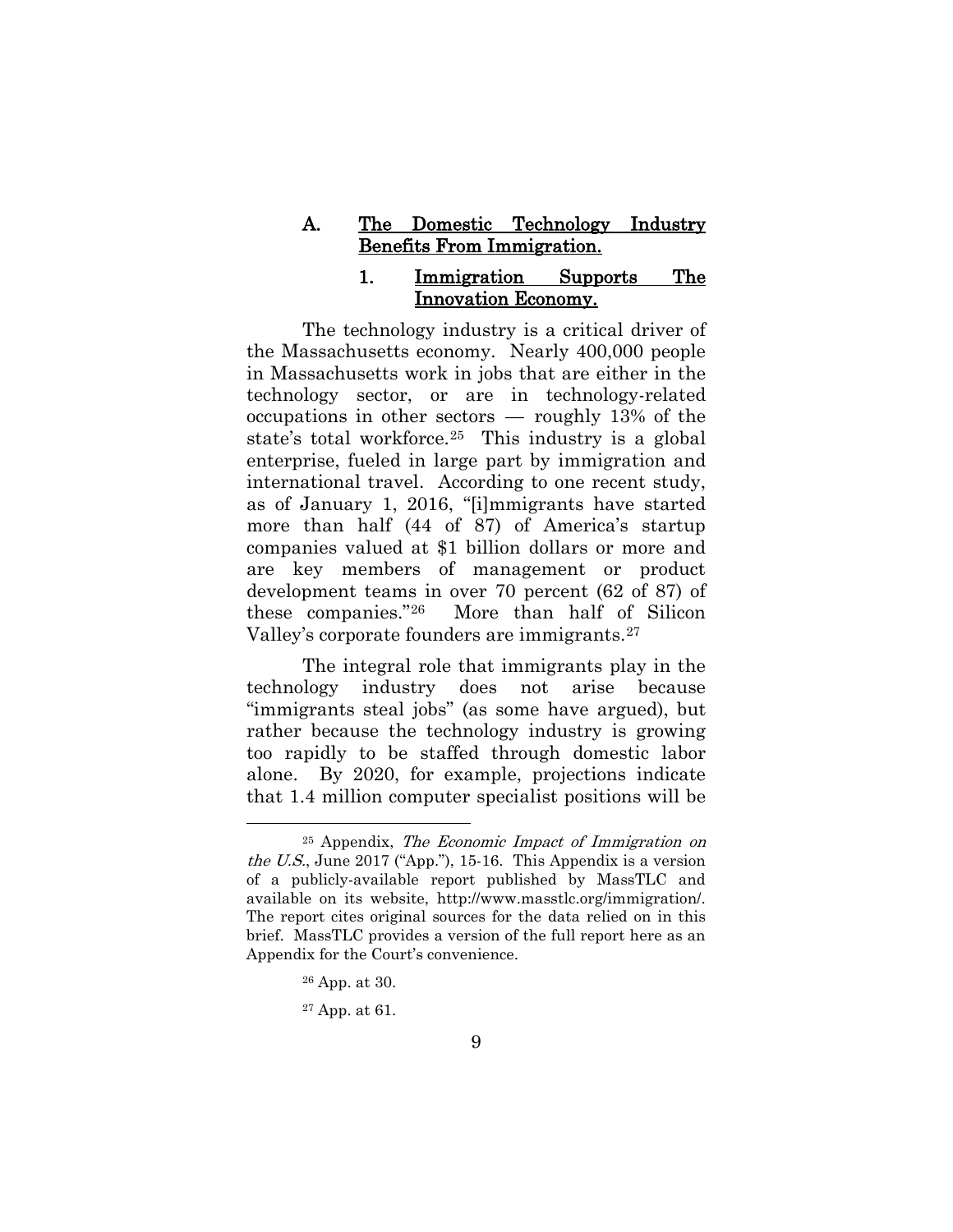open in the United States, but domestic universities will only produce enough graduates to fill 29% of those jobs.[28](#page-15-4) In Massachusetts today, there are seventeen technology jobs for every person who graduates with a degree in computer science or information technology.[29](#page-16-0) Immigrants are responsible for substantial economic growth. This is true as a general matter of the country as a whole: in 2015, immigrants contributed \$2 trillion to the U.S. GDP, which represents 11% of the country's total GDP.[30](#page-16-1) Zooming in on the Massachusetts technology sector, one study projects that, if half of Massachusetts' 3,608 advanced level graduates in science, technology, engineering, and mathematics (STEM) related fields, studying on temporary visas, remained in Massachusetts upon graduation, then 4,726 new jobs would be created for U.S.-born workers by 2021.[31](#page-16-2)

As it stands, immigrant students are disproportionately more likely to get their degrees in a STEM field, and international students make up over 30% of the post-baccalaureate degrees in STEM fields.[32](#page-16-3) Individuals from the six banned countries, moreover, are more likely to have a bachelor's degree, approximately twice as likely to have a graduate degree, and four times as likely to have a doctoral degree relative to the native-born population.[33](#page-16-4) Quite apart from this population being

<sup>28</sup> App. at 13.

<sup>29</sup> App. at 16.

<span id="page-16-1"></span><span id="page-16-0"></span><sup>30</sup> App. at 52.

<span id="page-16-2"></span><sup>31</sup> App. at 17.

<span id="page-16-4"></span><span id="page-16-3"></span><sup>32</sup> App. at 159-60.

<sup>33</sup> App. at 150.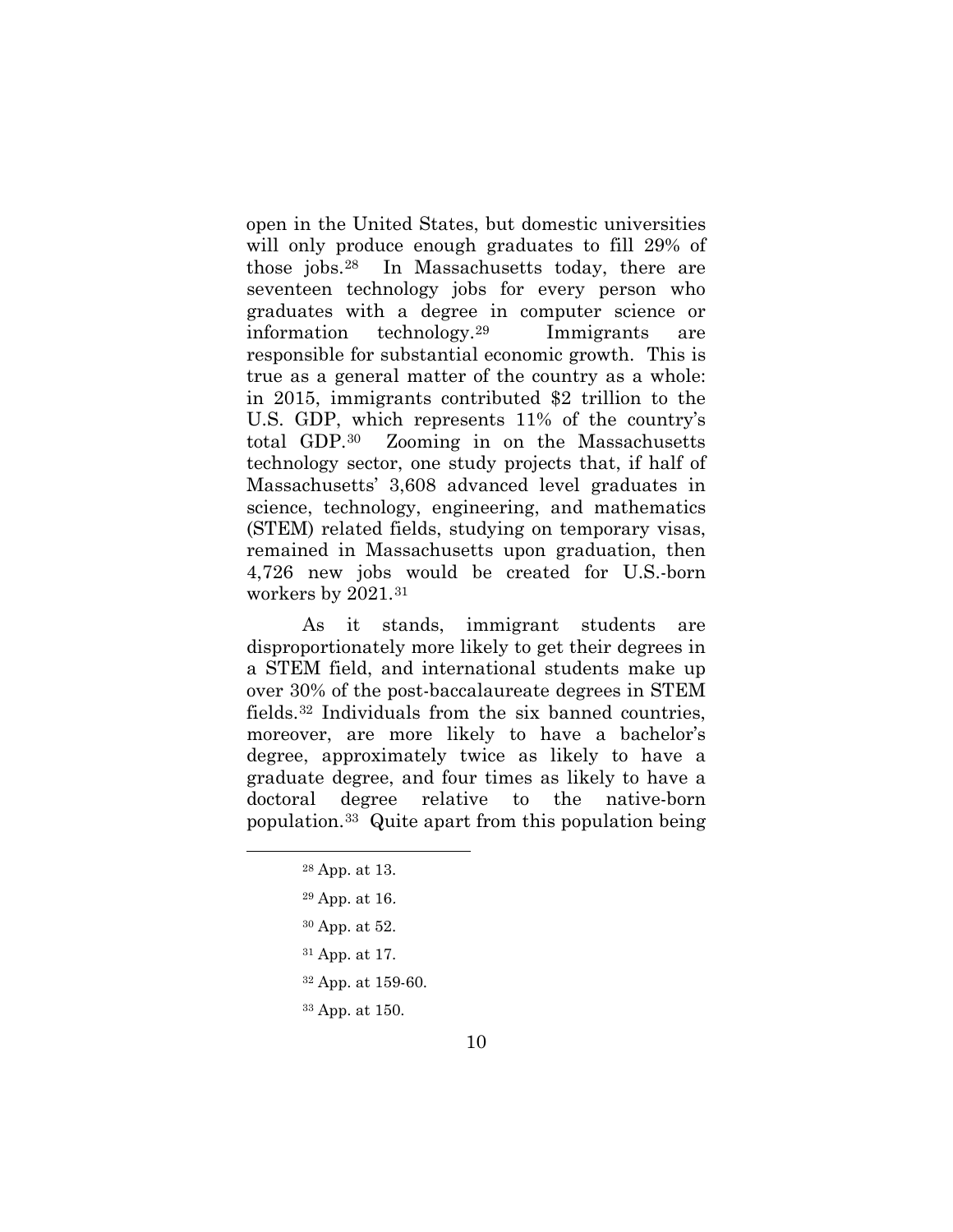a disproportionately educated and skilled one, they are also part of a population making immediate positive impacts on the U.S. economy: During the 2015-16 academic year, international students contributed \$32.8 billion to the U.S. economy and supported more than 400,000 jobs.<sup>[34](#page-16-0)</sup>

#### 2. Immigrants Are Inventors.

<span id="page-17-0"></span>So too do immigrants drive the development of inventions and other useful arts. For example, in 2011, 76% of patents awarded to the Top 10 patentproducing U.S. universities had an inventor who was foreign-born.[35](#page-17-1) In recent years, foreign nationals contributed to more than three quarters of patents in the fields of information technology, molecular and microbiology, and pharmaceuticals.[36](#page-17-2)

The amount of invention originating from immigrants can have dramatic effects on innovation, with discernable spillover effects. One academic study noted that a 1.3 percentage point increase in the share of the overall U.S. population composed of immigrant college graduates, and a 0.7 percentage point increase in that same share composed of postgraduate immigrants, led to an increase in patenting by approximately 12 to 21%.[37](#page-17-3) Similarly, as little as a 0.45 percentage point increase in immigrant scientists and engineers in the overall U.S. population increases patenting per capita by approximately 13 to 32%.[38](#page-17-4) High-skilled

- <sup>37</sup> App. at 41.
- <span id="page-17-4"></span><sup>38</sup> App. at 41.

<span id="page-17-5"></span><sup>34</sup> App. at 163-64.

<span id="page-17-2"></span><span id="page-17-1"></span><sup>35</sup> App. at 37.

<span id="page-17-3"></span><sup>36</sup> App. at 38-39.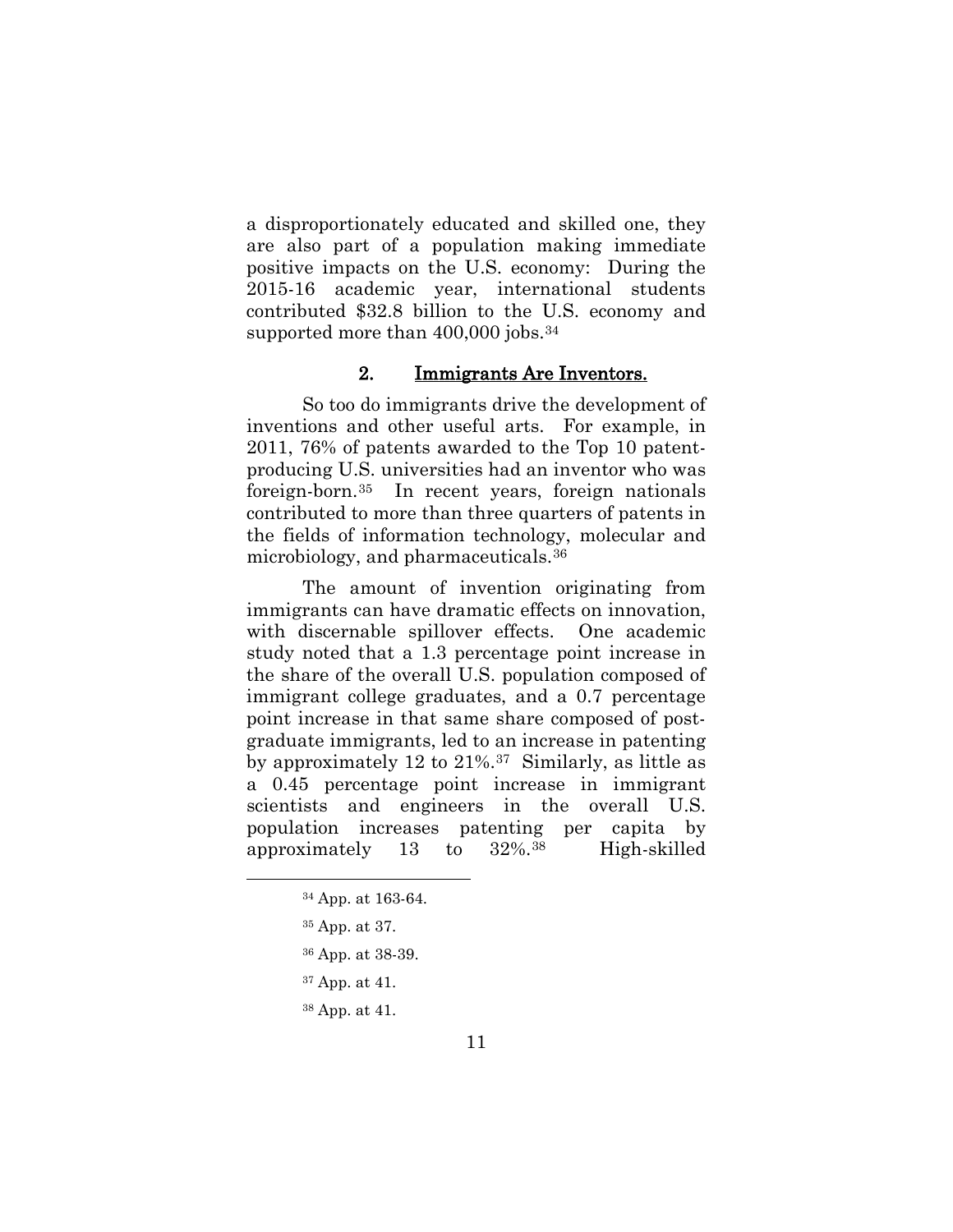<span id="page-18-0"></span>immigration has an important and discernable impact on the innovation economy. Limiting such immigration clearly threatens future innovation.

#### 3. Immigrants Are Technology Leaders.

The highly-educated foreign-born scientists, mathematicians, and engineers also represent some of the best in the field. Forty percent of the Nobel Prizes won by Americans in Chemistry, Medicine, and Physics since 2000 were awarded to immigrants.[39](#page-17-5) In 2016, all six American winners of the Nobel Prize in economics and scientific fields were foreign-born.[40](#page-18-1) From 2010 to 2015, four out of eight U.S. Turing Award (for computing) recipients were first or second generation immigrants.<sup>[41](#page-18-2)</sup> Since 1936, 63% of Fields Medal (for mathematics) recipients affiliated with a U.S. research institution have been foreign born (and *all* such recipients have been foreign-born since 2002).<sup>[42](#page-18-3)</sup> Forty-one percent of National Medal of Science recipients in math or computer science are foreign-born.[43](#page-18-4) In Massachusetts, 37% of Nobel Prize winners associated with MIT are foreign-born;<sup>[44](#page-18-5)</sup> 32% of Nobel prize winners who are current faculty or alumni of Harvard University are foreign-born;<sup>[45](#page-18-6)</sup> and 75% of Nobel Prize winners who have been affiliated with

> App. at 166. App. at 166. App. at 178. App. at 176. App. at 180. App. at 168.

<span id="page-18-7"></span><span id="page-18-5"></span><span id="page-18-4"></span><span id="page-18-3"></span><span id="page-18-2"></span><span id="page-18-1"></span> $\overline{a}$ 

<span id="page-18-6"></span><sup>45</sup> App. at 169.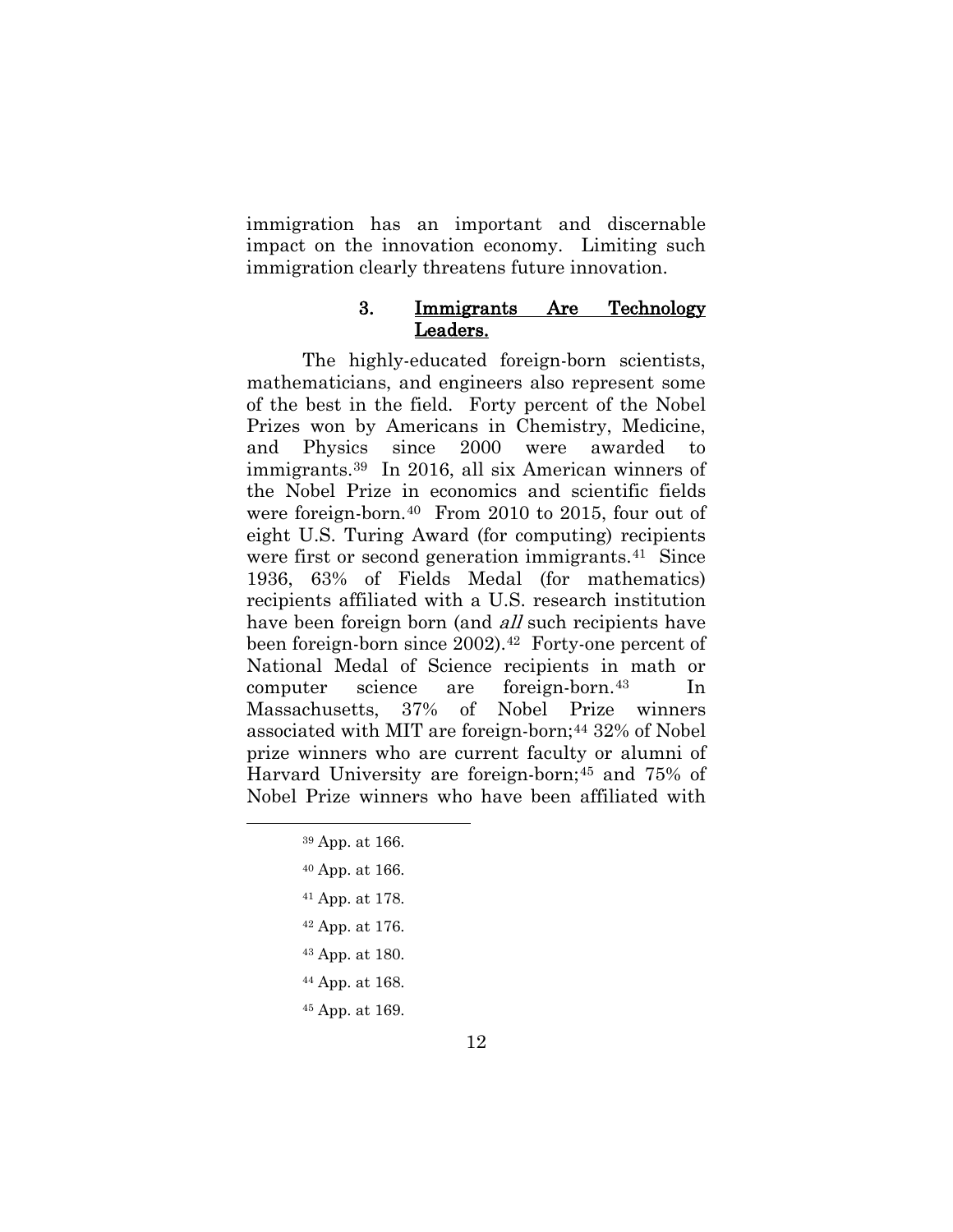Boston University are foreign-born.<sup>46</sup> There is little question as to the importance of the contributions that immigrants make to STEM fields, in both the U.S. and Massachusetts.

#### 4. Immigrants Are Business Leaders.

<span id="page-19-0"></span>American companies that are household names — Microsoft, McDonald's, U.S. Steel — are led by foreign-born CEOs.[47](#page-19-1) As of 2016, over 10% of Fortune 500 CEOs were born outside of the U.S.; the same was true for 14% of Fortune 100 CEOs.<sup>[48](#page-19-2)</sup> In 2016, over 40% of Fortune 500 firms were founded either by an immigrant or the child of immigrants. [49](#page-19-3) 

The same holds true in Massachusetts. More than half of the Massachusetts-based Fortune 500 companies were founded by immigrants, or by children of immigrants.[50](#page-19-4) Their impact on the Massachusetts economy has been significant, generating over \$130 billion in annual revenue, and employing nearly half a million people around the world.[51](#page-19-5) At the beginning of this decade, over 17 percent of all business owners in Massachusetts were foreign-born.[52](#page-19-6) In 2013, the same was true of nearly 19 percent of business owners in the greater

> <span id="page-19-7"></span><span id="page-19-2"></span><span id="page-19-1"></span> App. at 169. App. at 29. App. at 29. App. at 29. App. at 26. App. at 26.

<span id="page-19-6"></span><span id="page-19-5"></span><span id="page-19-4"></span><span id="page-19-3"></span><sup>52</sup> App. at 27.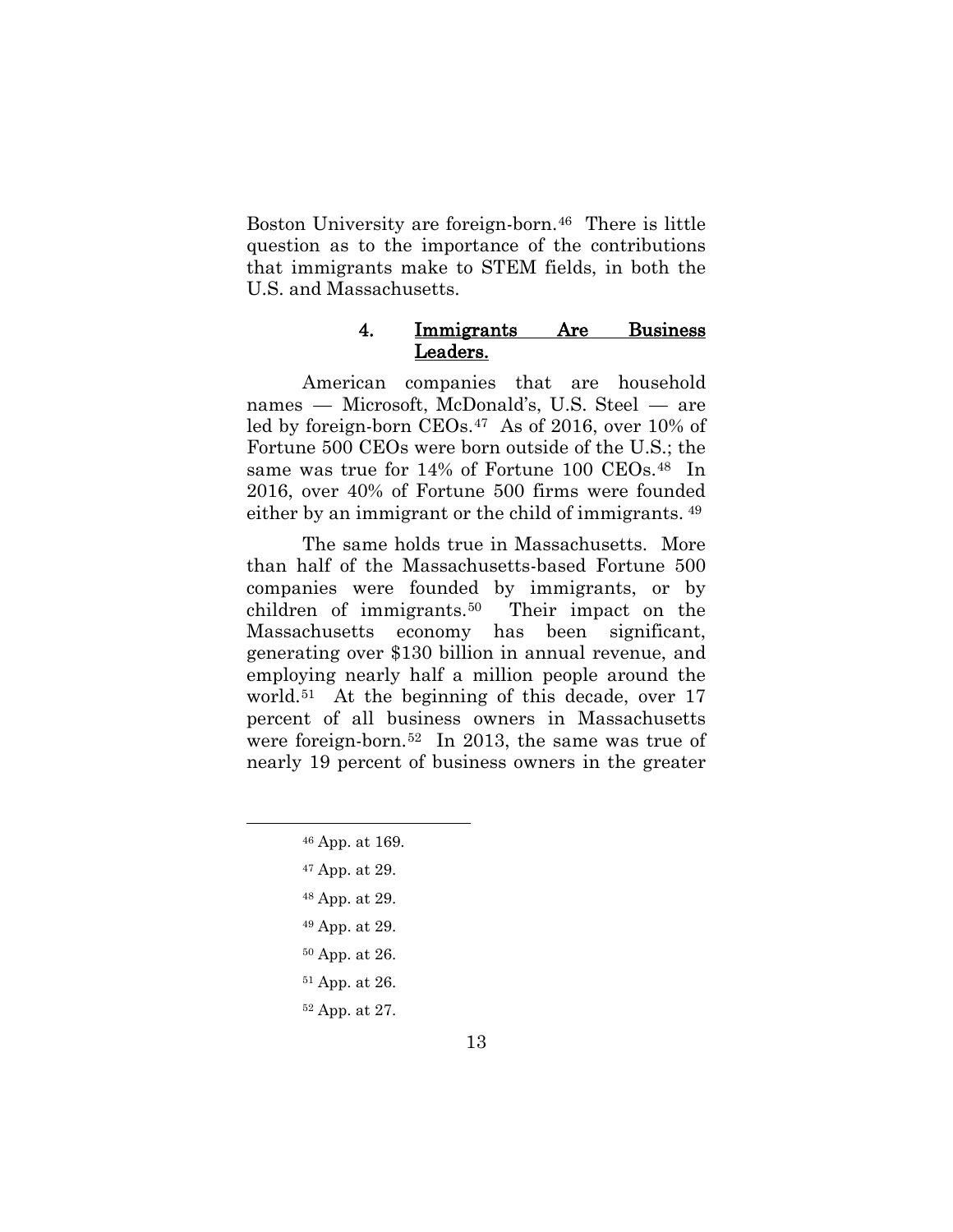Boston area.[53](#page-19-7) From 2006 to 2010, Massachusetts businesses owned by recent immigrants had a total net business income of \$2.8 billion.[54](#page-20-1)

Prominent American innovators, past and present, hail from countries directly targeted by the Revised Travel Ban, including Steve Jobs (the late co-founder of Apple, whose father is from Syria), Ali Hajimiri (an academic and entrepreneur who holds over 85 U.S. and European patents, who is from Iran), and Joe Kiani (founder, chairman, and CEO of Masimo, and also from Iran).<sup>[55](#page-20-2)</sup> Iranian-Americans either founded or lead mainstays of the technology sector like Twitter, Dropbox, Oracle, and eBay.<sup>56</sup> Similarly, several of the top venture capitalists who fund new technology companies were born in Tehran.[57](#page-20-4)

### 5. Immigrants Contribute To The Field Of Medicine.

<span id="page-20-0"></span>Medicine, in particular, has benefitted greatly from immigrants. More than 25 percent of physicians practicing in the United States are foreign-born.[58](#page-20-5) Importantly, foreign-born physicians are disproportionately represented in rural clinics and public safety-net hospitals treating isolated and vulnerable populations.[59](#page-20-6) The simple reason for this is that the United States does not produce enough

- <sup>56</sup> App. at 32-34.
- <span id="page-20-4"></span><span id="page-20-3"></span><sup>57</sup> App. at 14.
- <span id="page-20-6"></span><span id="page-20-5"></span><sup>58</sup> App. at 17-18.
- <sup>59</sup> App. at 17-18.

<sup>53</sup> App. at 27.

<span id="page-20-2"></span><span id="page-20-1"></span><sup>54</sup> App. at 27.

<sup>55</sup> App. at 32-34.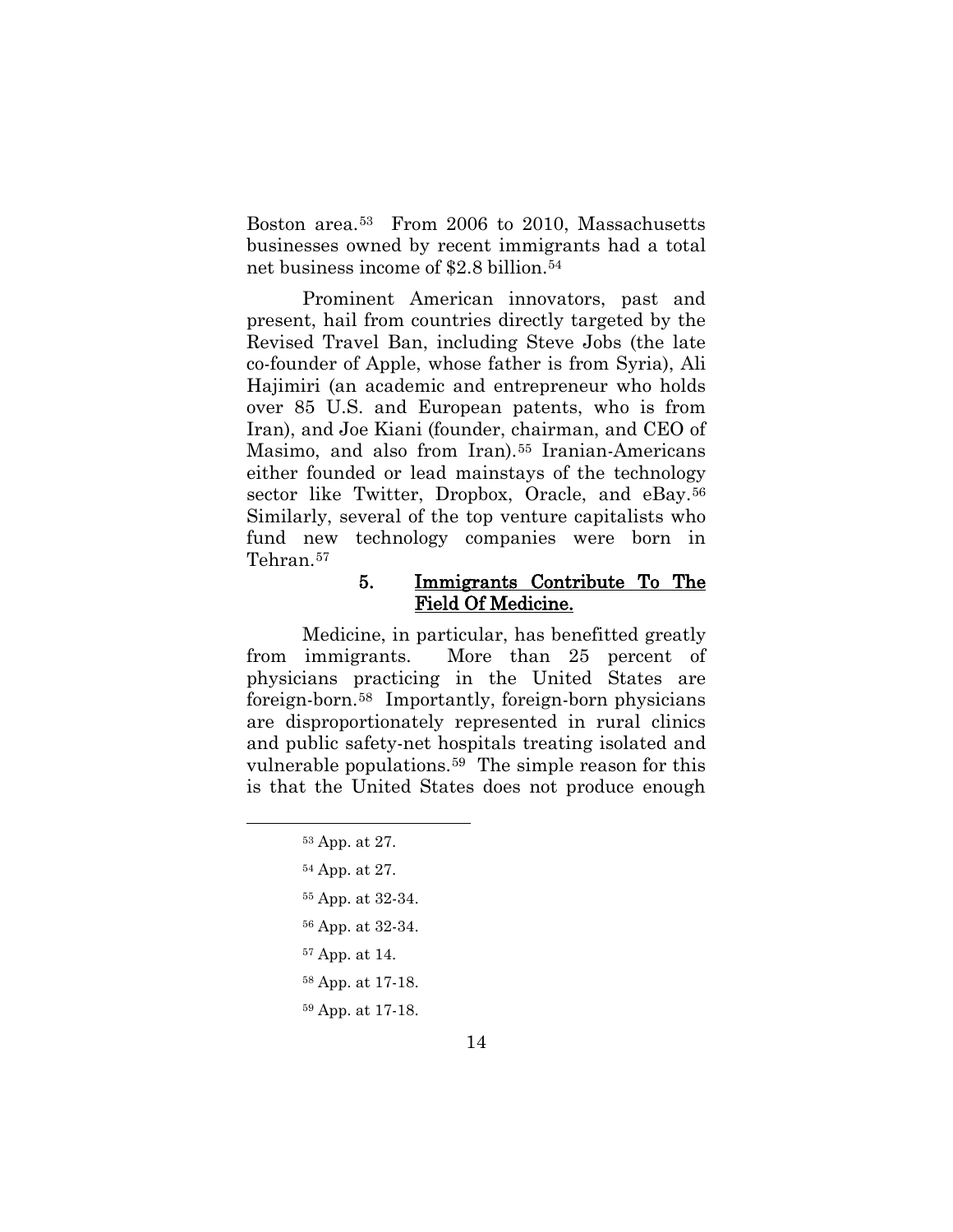physicians to keep up with demand. According to a report published by the Association of American Medical Colleges (AAMC) in 2016, a current deficit of 11,000 physicians is expected to grow as the population grows and ages.[60](#page-20-1) The AAMC estimates that the U.S. will face a shortage of up to 94,700 doctors by 2025.[61](#page-21-1) Almost a third of the shortage will be primary care physicians. $62$  More than 8,400 doctors working in the U.S. are from two of the countries listed in the Revised Travel Ban: Iran and Syria.[63](#page-21-3) Specifically in Massachusetts, in 2016 almost 1 in 4 physicians graduated from a medical school outside of the United States (suggesting non-U.S. origin).[64](#page-21-4)

# <span id="page-21-0"></span>B. Unless It Is Enjoined, The Revised Travel Ban Will Harm The Technology Industry.

Implementation of irrational and discriminatory immigration policies, including the Revised Travel Ban, would severely harm the technology industry in the U.S. generally, and Massachusetts specifically. Indeed, Massachusetts has one of the highest numbers of applications for temporary non-agricultural work permits in the United States[.65](#page-21-5) The impact is expected to destabilize the workforce and reduce the competitiveness of U.S. technology firms. For

- <sup>64</sup> App. at 21.
- <span id="page-21-5"></span><sup>65</sup> App. at 128.

<sup>60</sup> App. at 18.

<span id="page-21-6"></span><span id="page-21-1"></span><sup>61</sup> App. at 18.

<span id="page-21-2"></span><sup>62</sup> App. at 18.

<span id="page-21-4"></span><span id="page-21-3"></span><sup>63</sup> App. at 19.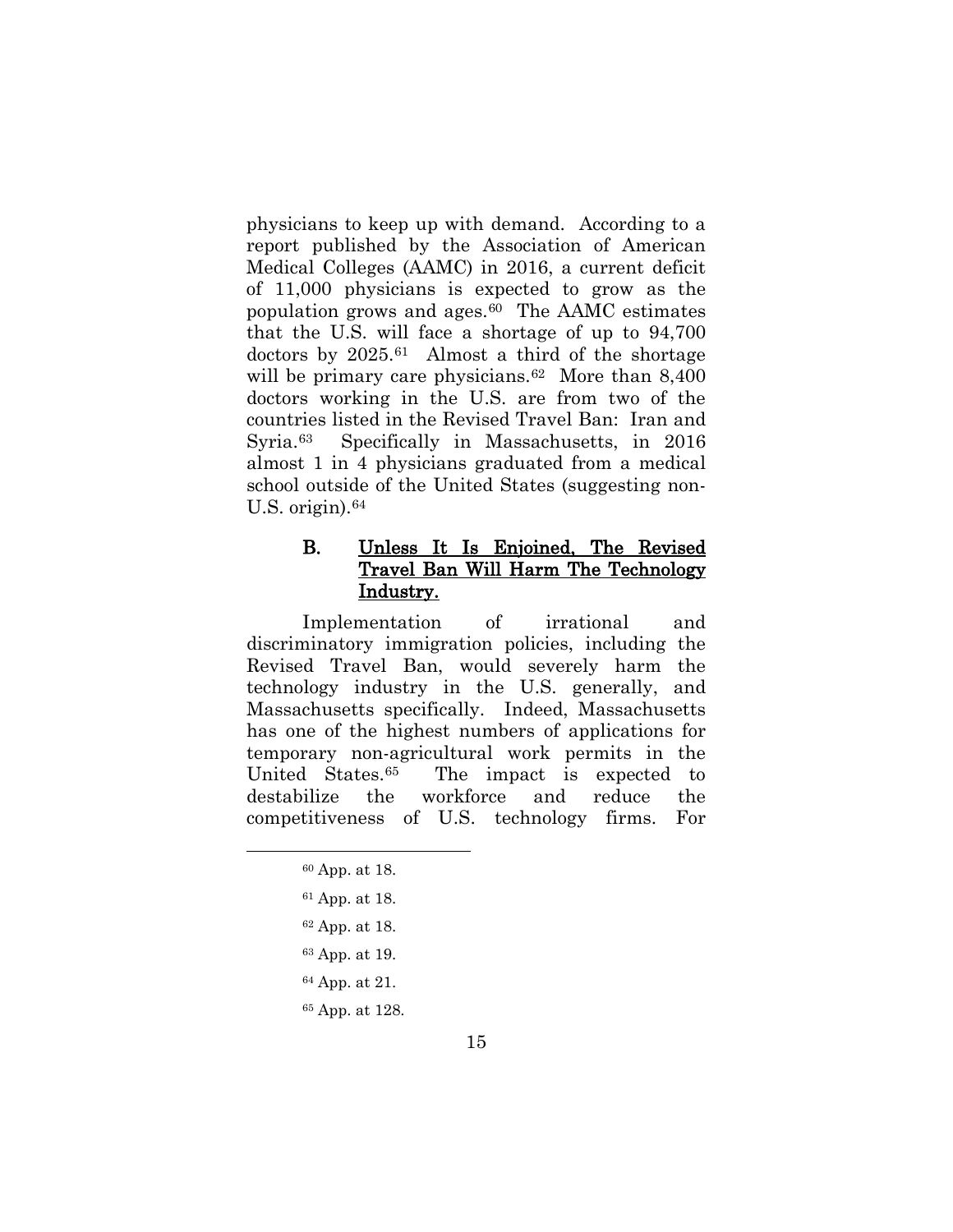example, Microsoft's public securities filings explain that "[c]hanges to U.S. immigration policies that restrain the flow of technical and professional talent may inhibit our ability to adequately staff our research and development efforts."[66](#page-21-6) In addition to stifling recruiting from the "banned" countries, the Revised Travel Ban could accelerate the rise of technology hubs abroad, making such locales as Vancouver, London, and Singapore more "attractive alternatives to existing hubs" of technology in the United States, and force companies based abroad to put off opening offices in the United States.[67](#page-22-0) It will also likely result in the relocation of foreign-born employees from the United States to other countries where they can reside without fear of a sudden revocation of their rights to access their families and homes.

The Massachusetts technology sector expects to feel this impact acutely.

As reported in the press, numerous Bostonbased businesses have expressed grave concern regarding the Administration's travel ban and its potential expansion. As Jeff Bussgang, a general partner at the venture capital firm Flybridge and professor at Harvard Business School stated, the travel ban is "the innovation economy's worst nightmare."[68](#page-22-1) Paul English, founder of the travel booking site Kayak and startup Lola, expressed

<sup>66</sup> App. at 21.

<sup>67</sup> App. at 22.

<span id="page-22-2"></span><span id="page-22-1"></span><span id="page-22-0"></span><sup>68</sup> Adam Vaccaro, Boston Business Leaders Oppose Trump Immigration Order, The Boston Globe (Jan. 29, 2017), available at https://www.bostonglobe.com/business/2017/01/29/ chief-says-company-will-stand-with-employees-from-bannedcountries/5v00oFyvZZpGPd5CxPDjfN/story.html.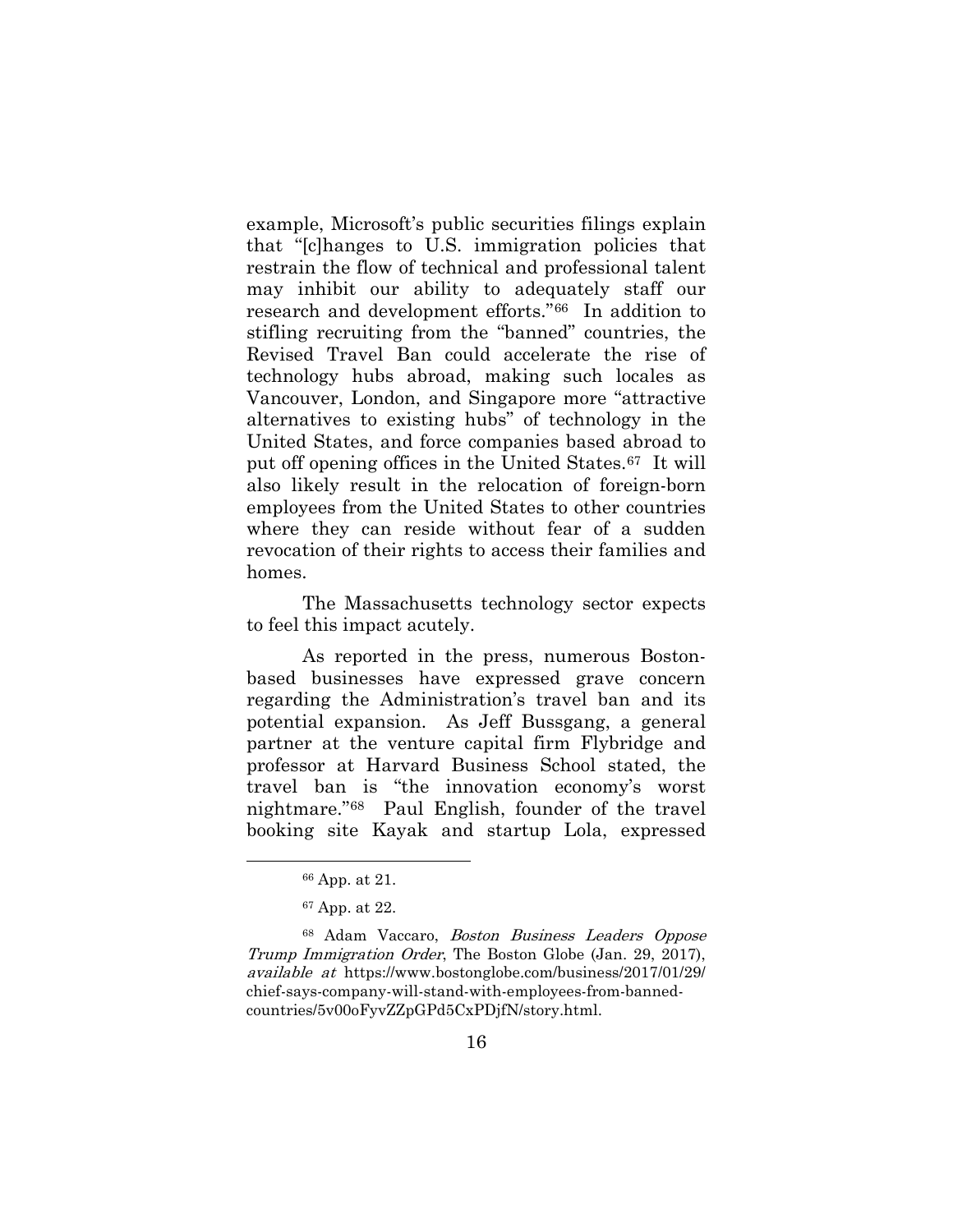concern about a Mexican national hired to develop an app who was worried about traveling out of the country to visit his family.[69](#page-22-2) Leaders of Massachusetts-headquartered technology companies, from large to small — including GE, TripAdvisor, Carbonite, Brightcove, and Fuze —have expressed concern over the direct impact that implementation of the travel ban had on their businesses.[70](#page-23-1) This anecdotal evidence is strongly supported by the empirical data noted above: a high percentage of founders, managers, and employees of Massachusetts technology companies are immigrants and potentially impacted by the Revised Travel Ban, either directly or indirectly.

It is thus clearly in the public interest including in the interests of the Massachusetts technology industry — for the Court to restrain the operation of the Revised Travel Ban. The United States deserves fair, rational, and predictable rules to govern immigration and international travel. Such a system permits individuals and companies to reliably arrange employment and commercial relationships, without fear that those relationships will be abruptly disrupted by irrational or discriminatory policies.

<span id="page-23-0"></span><sup>69</sup> Id.

<span id="page-23-2"></span><span id="page-23-1"></span><sup>70</sup> Id.; Zeninjor Enwemeka, Local Tech Companies Say Trump's Immigration Order Is Bad For Business, WBUR (Feb. 7, 2017), available at http://www.wbur.org/bostonomix/2017/ 02/07/boston-business-travel-ban.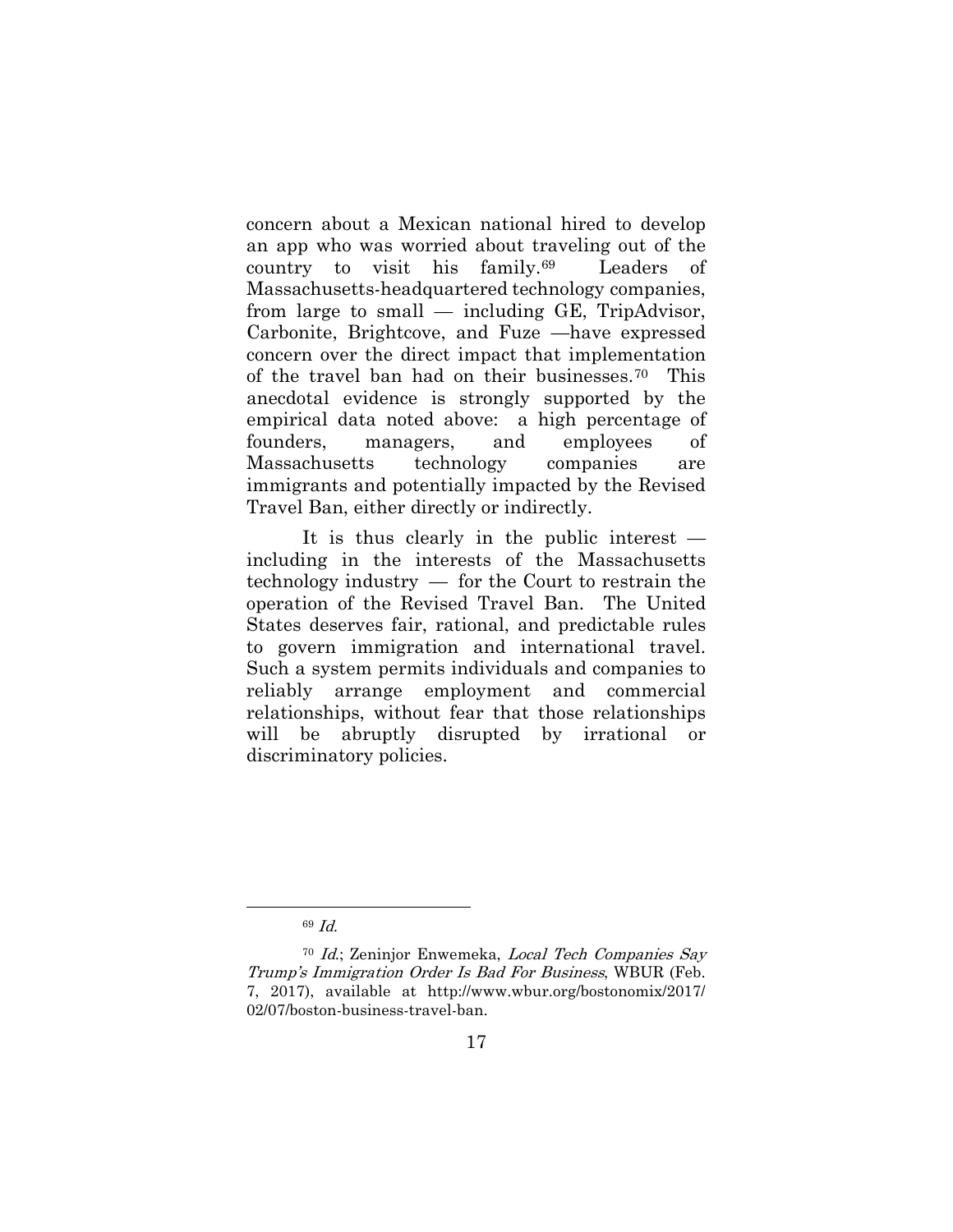# C. Unless It Is Enjoined, the Revised Travel Ban Will Undermine the Competitive Strength of the Domestic Technology Industry and Will Chill the Culture of Innovation.

The Revised Travel Ban is also contrary to the public interest because it substantially undermines the ability of the Massachusetts technology industry to compete in the international marketplace. It discourages travel to the U.S. by potential customers and investors, either because they are directly impacted by the ban, or because they are worried that the ban will be unexpectedly expanded to include additional nationalities. Indeed, this is not a theoretical concern. Flight bookings to the United States from January 28, 2017 to February 4, 2017 dropped by 6.5% overall in comparison to the previous year.[71](#page-23-2) Bookings to the United States from the seven targeted countries in the Original Travel Ban have dropped by 80%.[72](#page-24-0)

The Revised Travel Ban may also force companies to move jobs outside of the U.S., locating businesses where employees live rather than enticing them to come to the U.S. Similarly, the Revised Travel Ban discourages talented foreign students from attending local educational institutions, from which the technology industry hires many engineers and scientists to drive innovation in the United States. Foreign-born students already in the U.S. will be less likely to remain, as they may be unable to receive or renew a visa, or may be fearful of that possibility. The Revised Travel Ban will inevitably reduce the

<span id="page-24-1"></span><sup>71</sup> App. at 271.

<span id="page-24-0"></span><sup>72</sup> App. at 271.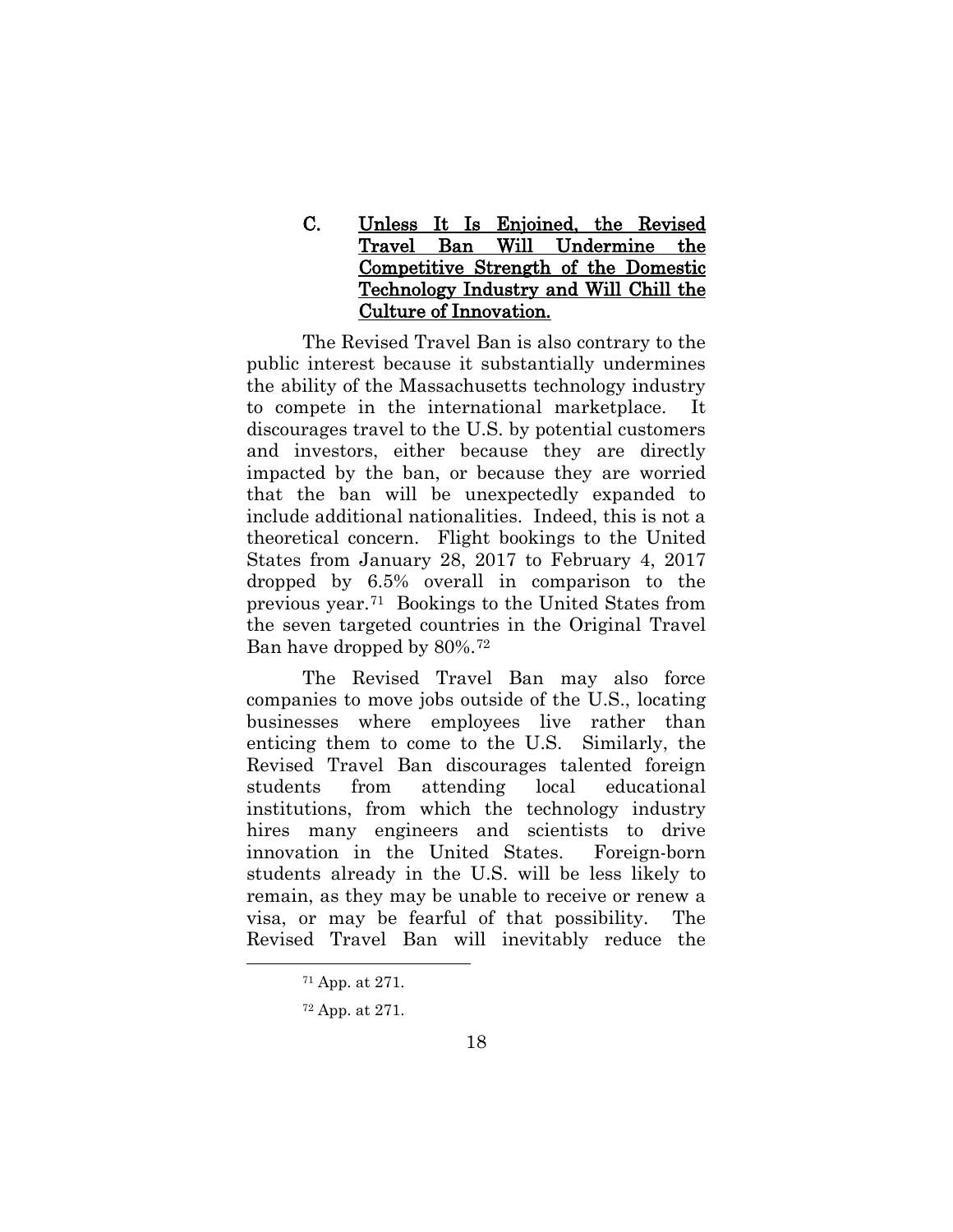relative strength of domestic industry in global markets, which does nothing to make the United States more safe, prosperous, or secure.

The technology industry, in Massachusetts as elsewhere, thrives on a culture of diversity, inclusivity, and equal opportunity. The Revised Travel Ban is antithetical to these values. It is a patently illegal and discriminatory attempt to inflict harm upon a religious minority.<sup>73</sup> This animus was both proven and magnified by the manner of the Original Travel Ban's implementation, which without any notice — barred the re-entry of Muslims who have made their home in our country, separating them from their homes, families, and careers. A government that acts to hurt people based on their religion (or non-religion) undermines not only the inclusive principles of the modern technology industry, but also legal principles "rooted in the foundation soil of our Nation" and "fundamental to freedom."[74](#page-25-1) "Freedom of thought, which includes freedom of religious belief, is basic in a society of free men [and women]."[75](#page-25-2) 

<span id="page-25-0"></span><sup>73</sup> Aziz, 2017 U.S. Dist. LEXIS 20889, at \*9-13, 27.

<span id="page-25-1"></span><sup>74</sup> Epperson v. Arkansas, 393 U.S. 97, 103-09 (1968).

<span id="page-25-2"></span><sup>75</sup> United States v. Ballard, 322 U.S. 78, 86 (1944).